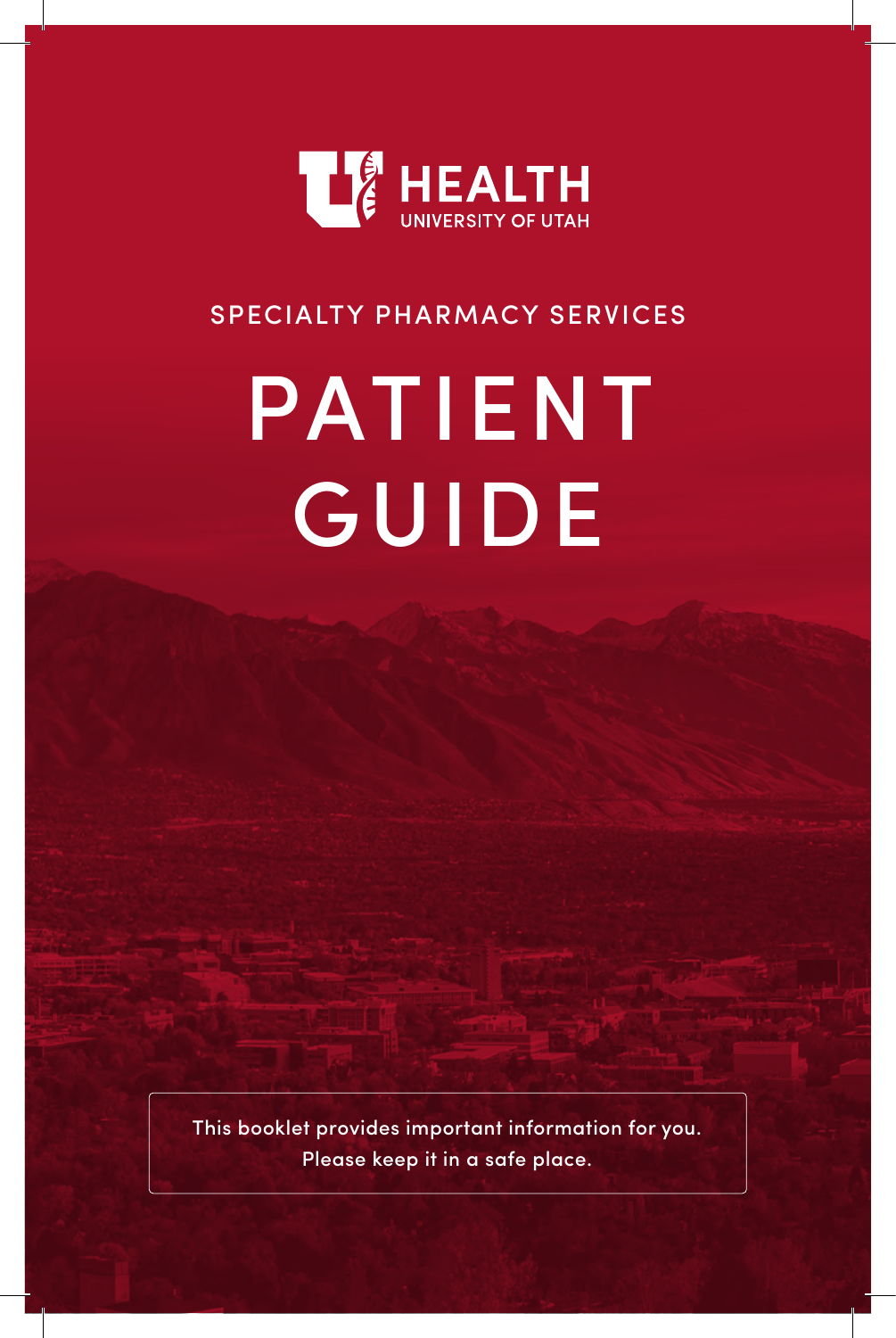# **Welcome to University of Utah Health Specialty Pharmacy Services.**

We appreciate the opportunity to serve you for all your specialty pharmacy and home infusion needs. Our team works to provide you safe, high-quality health care. This includes access to specialty medications and disease management programs designed to meet your individual needs.

Specialty Pharmacy Services is a division of the University of Utah Health Pharmacy Department. We offer a team approach to care for patients with complex diseases requiring specialty medicines. Our focus is on drug therapy management, care coordination, and helping you understand your insurance benefits and copay responsibilities.

Our team consists of pharmacists, pharmacy technicians, nurses, and other patient care representatives.

We work directly with your medical provider and insurance provider to provide advanced care. You have easy access to your entire patient care team at University of Utah Health.

Our specialty pharmacists provide education on how to safely take your prescribed medicine, monitor for drug interactions, and help you manage your health condition.

We offer free medication delivery. We have pharmacists available 24 hours a day, 7 days a week. They can discuss your therapy and answer any questions about your medications and supplies.

We are excited to work with you. Thank you for choosing us.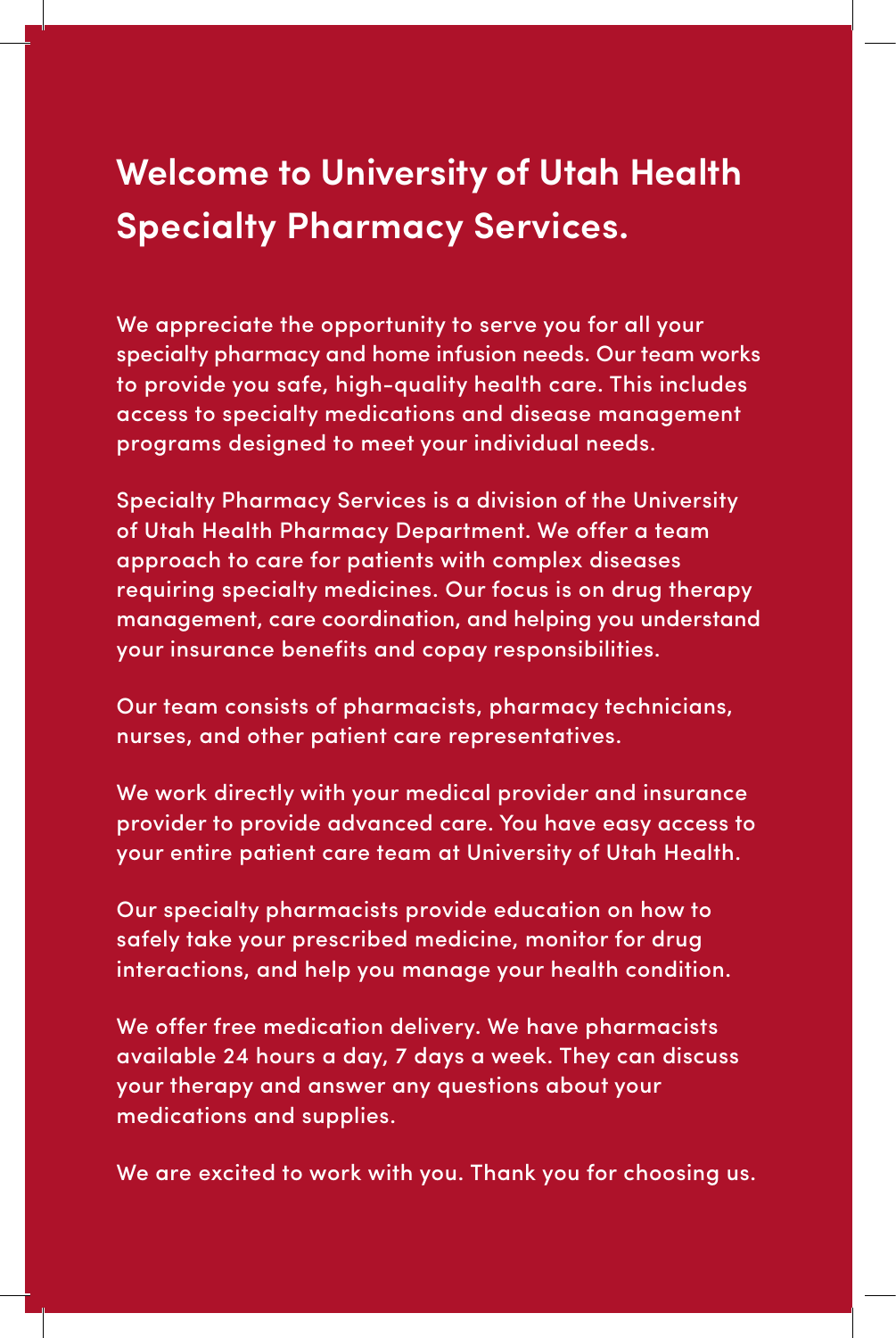# PATIENT GUIDE CONTENTS

| Pharmacy Contact Information and Hours of Operation 2             |
|-------------------------------------------------------------------|
|                                                                   |
|                                                                   |
| Getting started with Specialty Pharmacy Services. 3               |
|                                                                   |
|                                                                   |
|                                                                   |
|                                                                   |
|                                                                   |
|                                                                   |
|                                                                   |
|                                                                   |
|                                                                   |
|                                                                   |
|                                                                   |
|                                                                   |
|                                                                   |
|                                                                   |
| What is generic and therapeutic medication substitution?. 10      |
| How do I get my medicine during a disaster or an emergency? 10    |
|                                                                   |
| Where can I find information about consumer advocacy support? 10  |
| What is our disclosure and confidentiality policy? 10             |
|                                                                   |
|                                                                   |
|                                                                   |
|                                                                   |
|                                                                   |
| Dispose of sharps (needles, syringes, lancets) 17                 |
|                                                                   |
|                                                                   |
|                                                                   |
|                                                                   |
|                                                                   |
| Medicare Durable Medical Equipment and Supplies (DMEPOS) Supplier |
|                                                                   |
|                                                                   |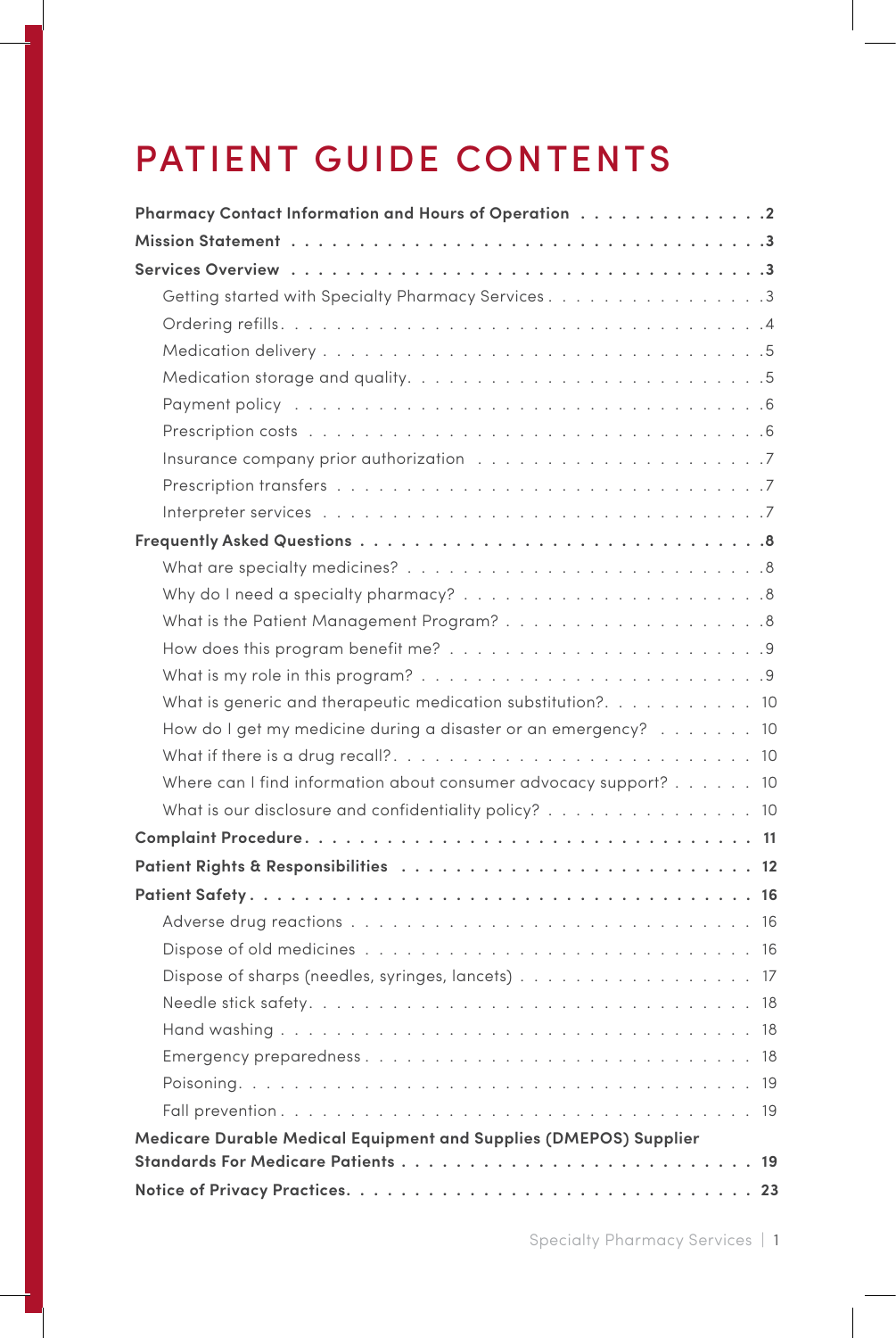# <span id="page-3-1"></span><span id="page-3-0"></span>PHARMACY CONTACT INFORMATION AND HOURS OF OPERATION

# **University of Utah Health Specialty Pharmacy Services**

**Phone** Toll-free: 844.211.6528 Local: 801.587.2484

*A clinical pharmacist is available 24 hours a day, 7 days week, 365 days a year.*

#### **Website**

https://healthcare.utah.edu/pharmacy/specialty-pharmacy/

#### **Hours**

Monday to Friday: 8:00 am to 4:30 pm MST *Closed on University Holidays*

# **University of Utah Huntsman Outpatient Pharmacy**

**Phone** Toll-free: 844.211.6528 Local: 801.587.2484

*A clinical pharmacist is available 24 hours a day, 7 days week, 365 days a year.*

#### **Website**

https://healthcare.utah.edu/pharmacy/specialty-pharmacy/

# **Hours**

Monday to Friday: 8:00 am to 4:30 pm MST *Closed on University Holidays*

### **University of Utah Health Home Infusion Services**

**Phone** Toll-free: 877.518.0411 Local: 801.587.8600

*A clinical pharmacist is available 24 hours a day, 7 days week, 365 days a year.*

#### **Website**

https://healthcare.utah.edu/infusion-services/infusion-pharmacy/

#### **Hours**

Monday to Friday: 8:30 am to 6:00 pm MST Saturday/Sunday: 10:00 am to 4:00 pm MST *Closed on University Holidays*

This guide is also available online at **https://healthcare.utah.edu/pharmacy/specialty-pharmacy**

We are committed to providing the highest quality services and maintain accreditations from the URAC and Accreditation Commission for Health Care (ACHC).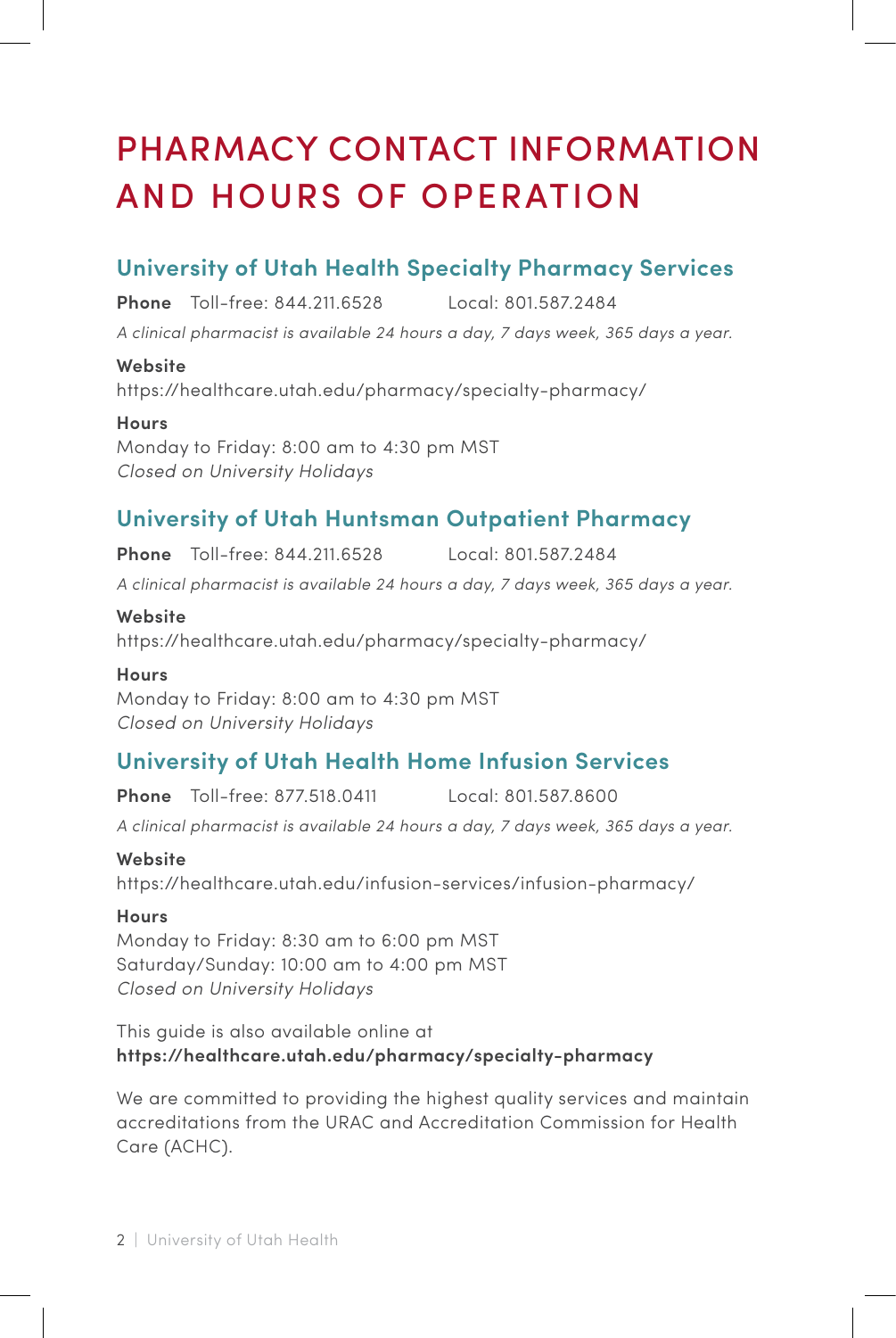# <span id="page-4-0"></span>MISSION STATEMENT

University of Utah Health Specialty Pharmacy Services is an integrated specialty pharmacy committed to providing our patients with exceptional pharmaceutical care through safe and effective use of medications. We train excellent pharmacy practitioners and conduct projects to improve patient medication outcomes.

# SERVICES OVERVIEW

### **Getting started with Specialty Pharmacy Services**

Getting started is easy.

- 1. Call us between the hours of 8:00 am to 4:30 pm, Monday through Friday. We will work with your provider to issue a prescription and start the process. We will contact you to arrange the method and place of delivery that is timely and convenient for you.
- 2. Ask your Specialty team member (pharmacist, nurse, or medical provider) to call or send the prescription directly to us. We will contact you to arrange the method and place of delivery that is timely and most convenient for you.
- 3. We will perform an insurance benefits evaluation and determine if a prior authorization is necessary. We will notify you if you are able to fill with our pharmacy (in-network) or if your insurance company requires you fill at a specific pharmacy (out of network).
- 4. We will provide you the copay amount you will owe, prior to filling the medicine. We will also provide the cash price of medicine upon request.
- 5. Our staff can help determine if you are eligible for copay assistance.
- 6. We will contact you to arrange the method and place of delivery that is timely and most convenient for you. We provide services for patients in the Mountain West area. We can ship most medicines to Utah, Idaho, Wyoming, and Nevada. For patients filling at Huntsman Outpatient pharmacy, we can also ship to Montana and Colorado.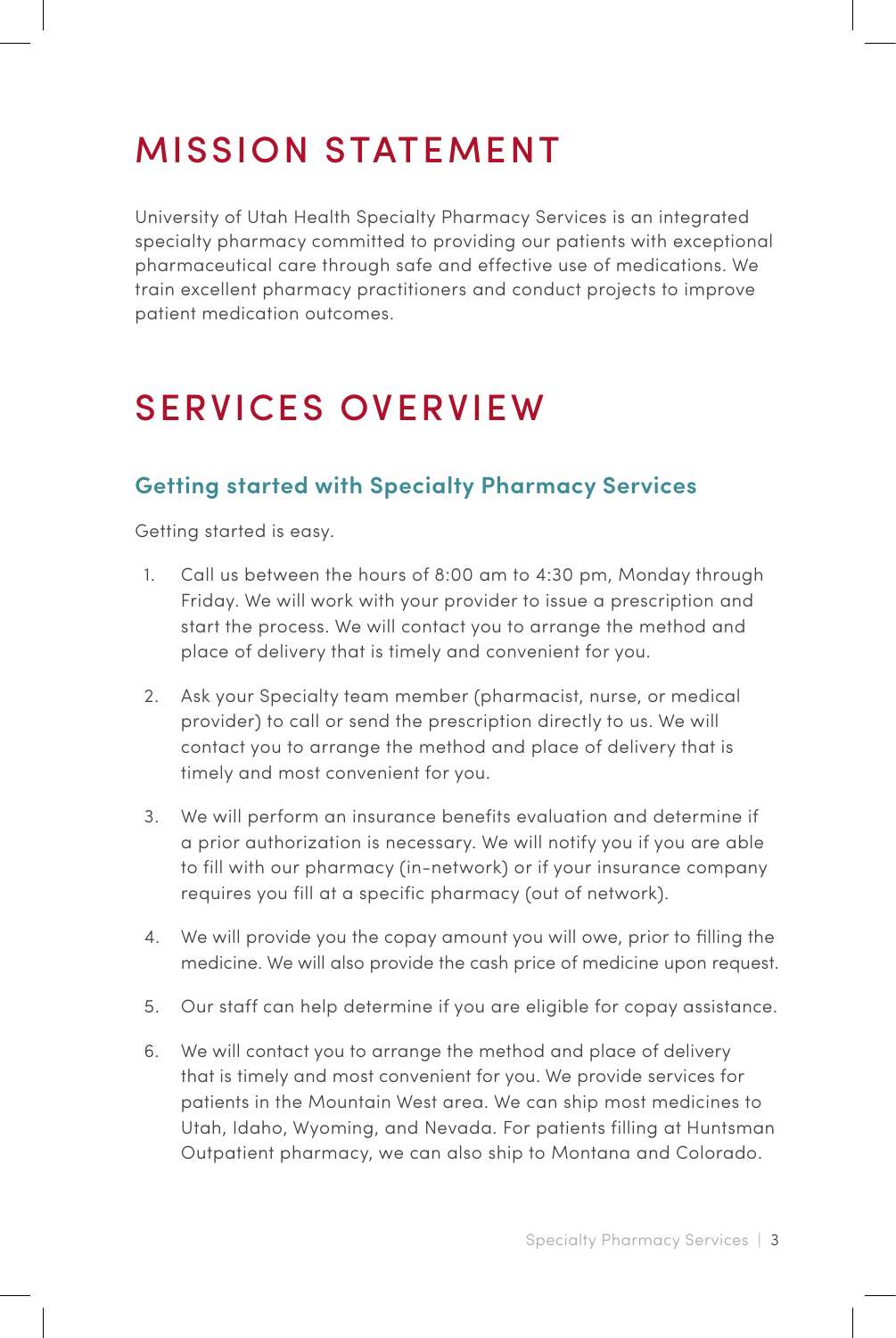- <span id="page-5-0"></span>7. Before your first delivery of medication, our pharmacist will talk with you and provide medication education.
- 8. If you have any other questions or are concerned about a medication issue such as medication tampering, the medication sent is incorrect, or you are experiencing side effects, please call to speak with a pharmacist (see phone numbers on page 2).

# **Ordering refills**

- At your request, we will contact you as a reminder and arrange for delivery or mail out of your medicines.
- You can choose to pick up your medicine at the pharmacy if that is more convenient.
- For refills:
	- **Call toll free:** 
		- Specialty pharmacy . . . . . . . . . . . . 1.844.211.6528 Huntsman Outpatient pharmacy . . 1.844.211.6528 Home Infusion pharmacy . . . . . . . . 1.877.518.0411
	- $\cdot$  Call the dispensing pharmacy using the number printed on your prescription label
	- Have your provider contact us
- During regular business hours, please contact us with questions and concerns. We can help with order status, copay amounts, claims submissions and benefit coverage. You can also check on expected shipping date or report a delivery error or delay.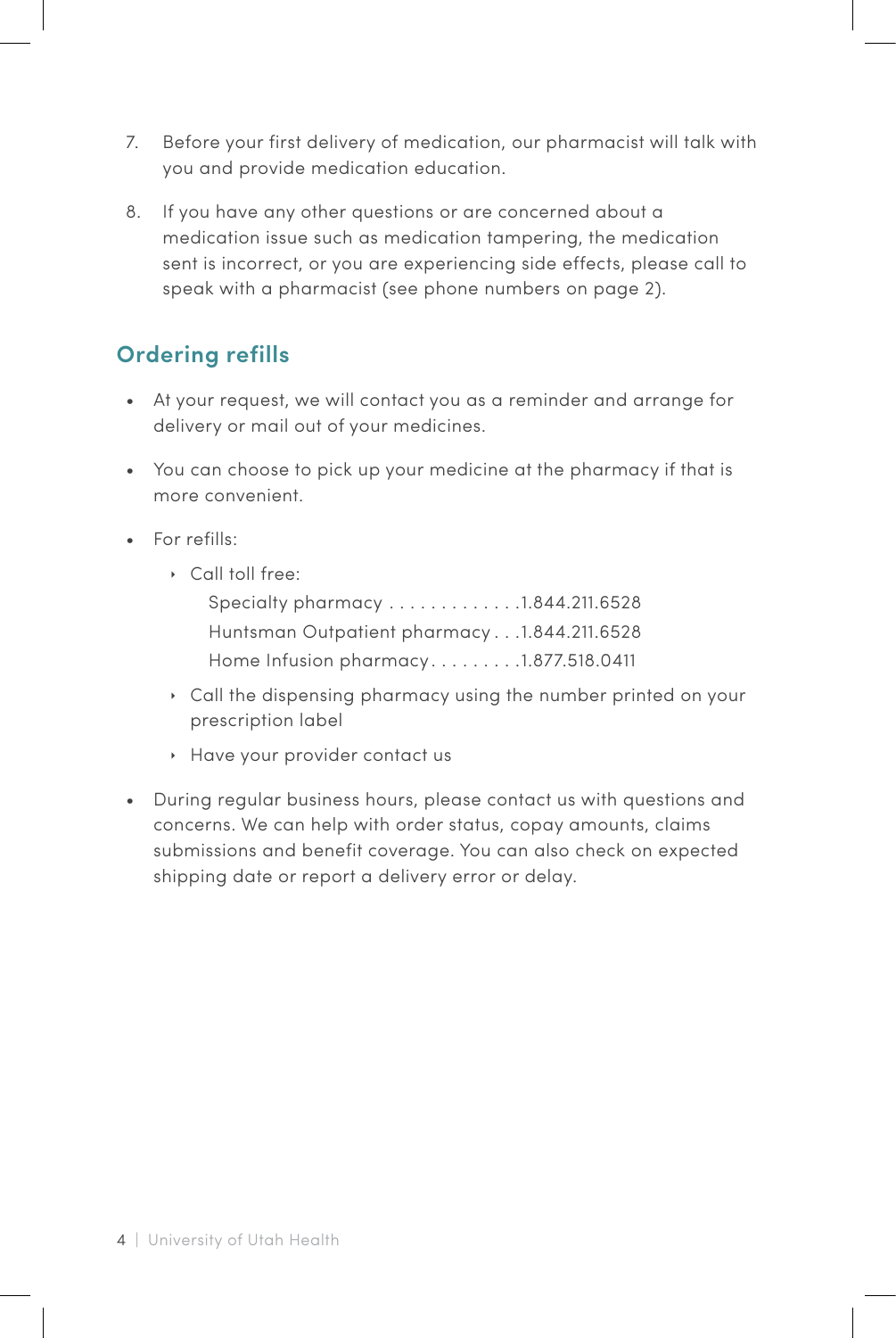# <span id="page-6-0"></span>**Medication delivery**

We offer overnight shipping and courier delivery at no additional cost to you. You may also choose to pick up your medication at our pharmacy.

- Monday Friday:
	- **C** Orders take 24 hours to process
	- $\cdot$  Prescriptions ship and arrive within two business days
	- $\rightarrow$  Next day delivery is available for urgent needs
- We will notify you of any delays in processing time and work with you to resolve the issue. Working with your provider, we will help you find the best way to obtain your medicines.
- Some medicines need a signature for delivery. We will identify a delivery time that works in your schedule to sign for your medicine.

Pharmacy staff pack your medicine to protect it from damage and ensure it remains at ideal temperature. Your medicine should always arrive sealed. When you receive your delivery, please make sure the receipt matches what is in the box, the supplies are in good condition, and all medications have a prescription label with your name and instructions for use. If you suspect tampering or damage to your package, call us immediately.

# **Medication storage and quality**

- Most injectable and infusion medications need refrigeration. Make sure to open your package as soon as you get it and store the medication properly until you are ready to use it.
- All medicines supplied by our pharmacies come from a recognized pharmacy wholesaler or directly from the manufacturer. We maintain the highest standards of quality and patient safety.
- Pharmacists check all prescription orders. They check for interactions and allergies from the documented medicines you are taking.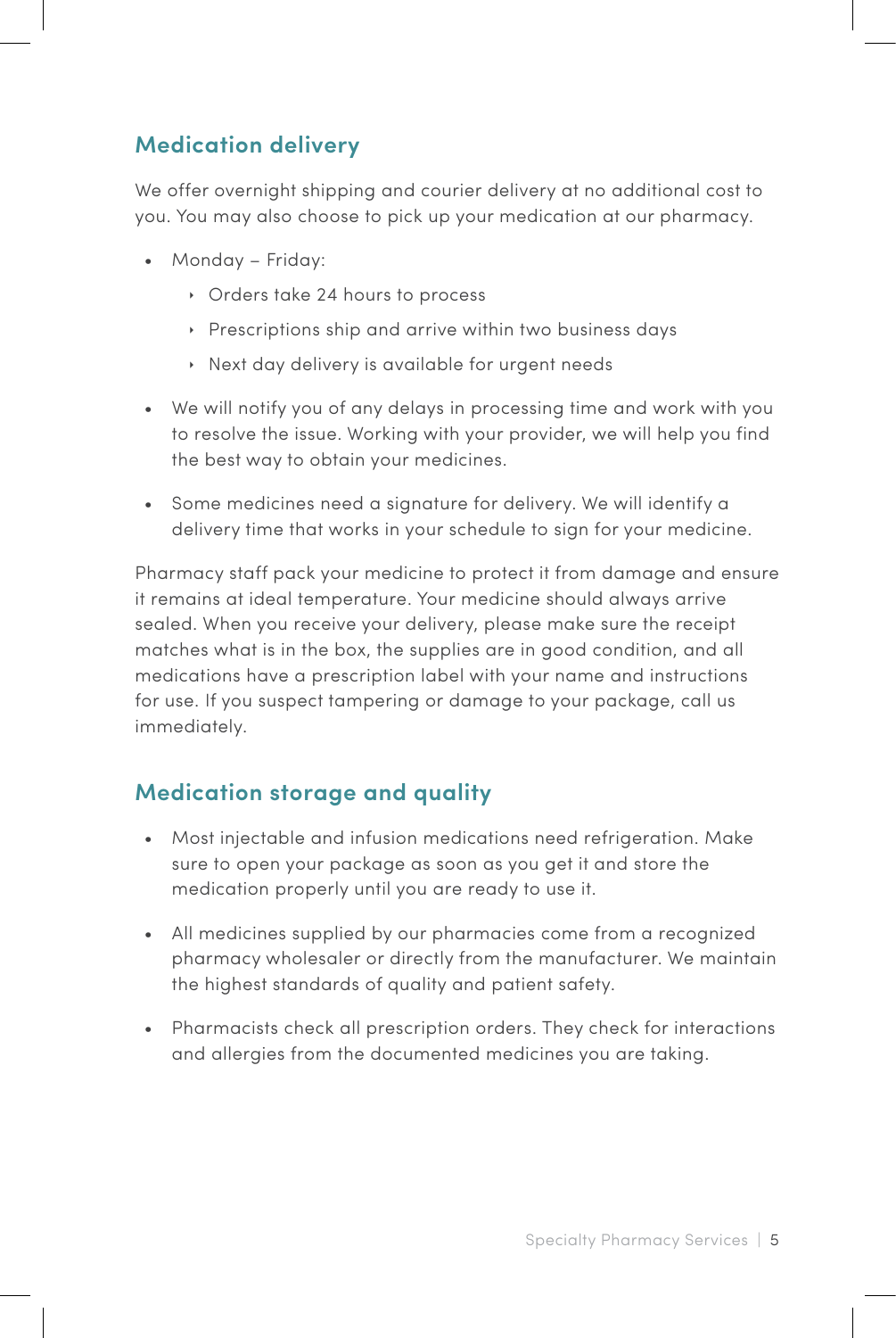# <span id="page-7-0"></span>**Payment policy**

- You can pay at the dispensing pharmacy with a debit or credit card, cash, or money order.
	- **Midvalley Pharmacy only accepts debit or credit cards**
- If you use another method for delivery, such as mail order, you can also use a debit or credit card. Our pharmacy has credit card security in place to assure your information remains secure.

### **Prescription costs**

- Your insurance company decides the copay amount. We will provide an estimate of your part of the cost based on your insurance or medical benefits.
- If you are unable to afford your medicine, staff may be able to find copay and patient assistance to reduce your out-of-pocket costs. To learn more about financial assistance, visit http://healthcare.utah.edu/pharmacy.
- Cost varies depending on the quantity of medicine dispensed. Ask your provider to prescribe the largest supply that is appropriate and covered by insurance.
- Most Medicare Part D prescription plans have a coverage gap (also called the "donut hole"). This means once you reach the coverage gap, you will pay an increased cost.
- Some insurance plans may require you to fill your medicine at a different pharmacy. We will identify these cases as soon as we receive the prescription. If your insurance requires this, we will let you know and work with your prescriber to send a prescription to the new pharmacy.
- Some medications can only be dispensed by certain pharmacies. If we are unable to fill your medicine, we will notify you and work with you to find a pharmacy that can fill your medicine.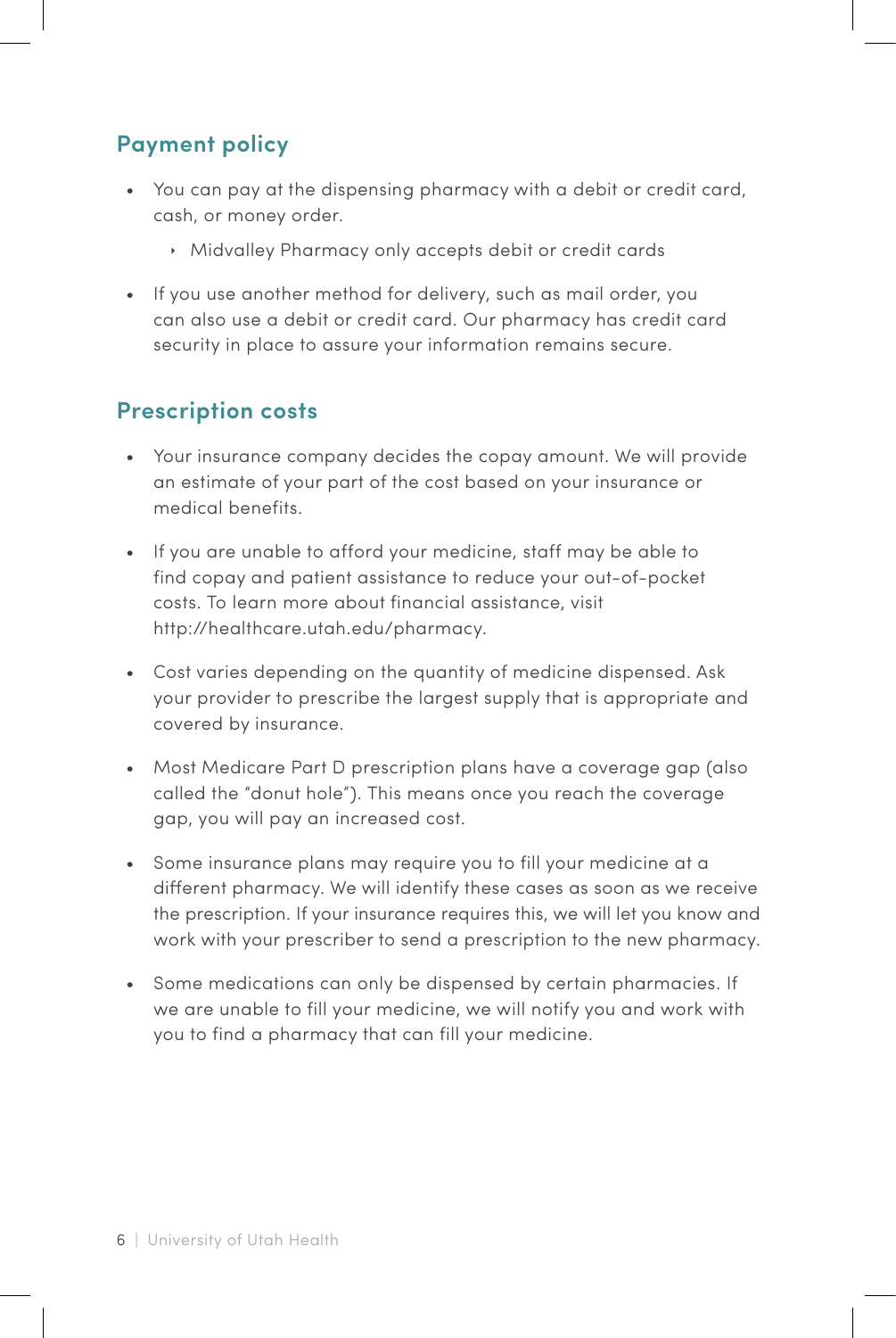#### <span id="page-8-0"></span>**Insurance company prior authorization**

Many specialty drugs need prior authorization before your insurance will pay for the medicine. Our staff will coordinate the prior authorization paperwork. We will notify you when we have approval or if we need further action. If we are unable to obtain a prior authorization from your insurance, we will notify you and provide information on other options.

#### **Prescription transfers**

If you are currently filling your specialty medicine at another pharmacy and you would like to fill your medicine at our pharmacy, call us to transfer your prescription. We will ask you for the information we need to transfer the prescription. If we are unable to transfer the existing prescription, we will contact your provider to obtain a new prescription.

At your request, we can transfer your prescription to an outside pharmacy. Please call us and we will help with the transfer.

#### **Interpreter services**

You may ask for an interpreter if English is not your primary language or if you are deaf or hearing-impaired. Our organization uses relay services for external telephone communication with TTY (TeleTYpe) users. We accept and make calls through a relay service, Relay Utah. The state relay service number is 711. For Spanish Relay Utah, call 888.346.3162.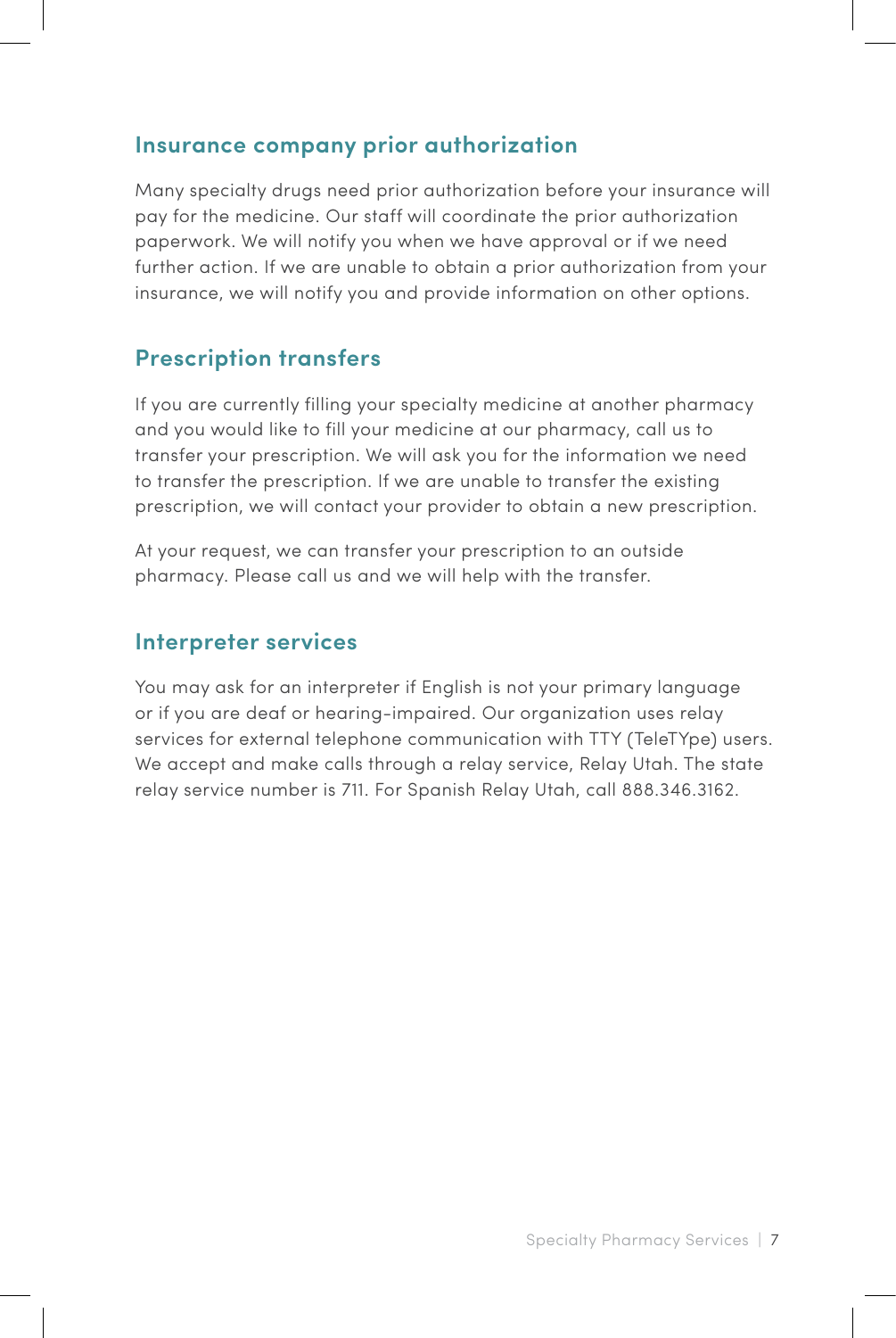# <span id="page-9-0"></span>FREQUENTLY ASKED QUESTIONS

## **What are specialty medicines?**

Specialty medicines treat complex medical conditions. They are administered by mouth, injection, inhalation, or infusion. They can be self-administered or given by a health care professional. Many specialty medicines need clinical monitoring. We recommend you take and administer your medicine as ordered by your physician.

# **Why do I need a specialty pharmacy?**

Specialty medicines are generally high-cost and not available at retail pharmacies. They often need special handling with specific delivery and storage requirements. We will develop a personalized care plan with you to manage and avoid side effects. This care plan will support the care plan that you receive from your provider.

# **What is the Patient Management Program?**

- The Patient Management Program (PMP) is available to you at no cost, and we complete the enrollment for you. At any time, you can choose to opt out of this program by calling the phone number listed on [page 2](#page-3-1).
- Enrollment in the program ensures the best outcomes from the use of your medicines.
- We provide personalized care to address your treatment plan and any problems or concerns you may have. We can also answer questions such as:
	- **How drugs are used to treat your condition**
	- **How your medicine works and how to take it**
	- **Possible drug interactions and how to manage side effects**
	- $\rightarrow$  When to contact your provider or care management team
	- $\cdot$  Where you can reach community advocacy support groups
- Our goal is to help you improve your overall health and get the best possible outcomes. Please call us to learn more about the PMP.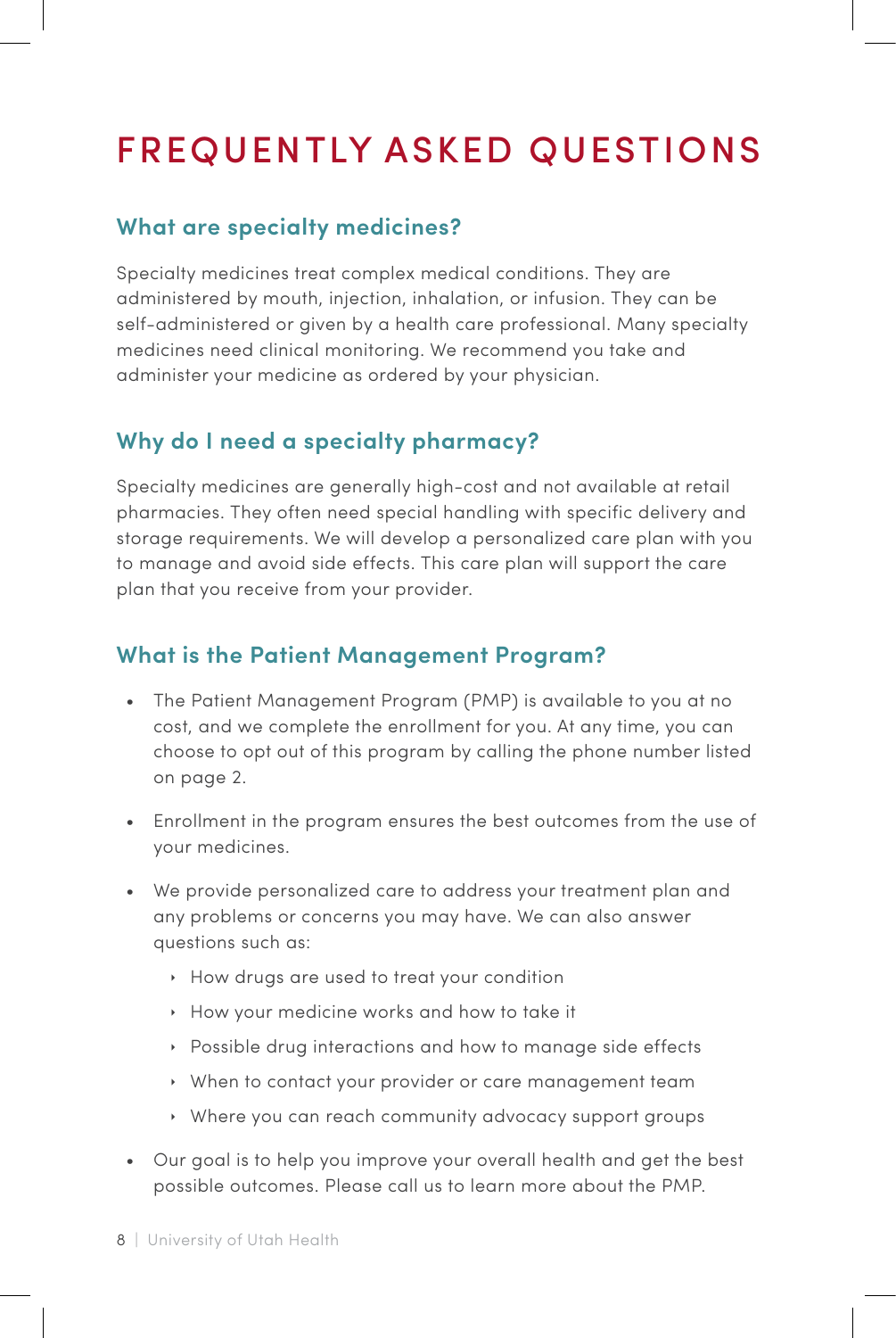# <span id="page-10-0"></span>**How does this program benefit me?**

- Direct contact with an experienced team that will determine your insurance coverage and benefits for specialty medicines.
- Refill reminders to ensure timely delivery.
- Free courier or mail order delivery of your medicine to a location and time set up by you.
- Ease of access to your specialty medicines.
- Education and counseling for you and/or your caregiver.
	- $\rightarrow$  How to use and how to administer your medicine
	- **Proper storage requirements**
	- **Managing or avoiding potential side effects**
- Monitoring for drug interactions.
- Monthly medication check-ups.
- Communication with you and your medical provider about the care plan to ensure common goals.
- Arranging for nursing services if the medicine requires nurse administration.

#### **What is my role in this program?**

- Success of your treatment depends on your active participation in our program.
- You must be willing to follow the directions of your provider or pharmacist, take medicine as instructed, and discuss your health conditions related to treatment.
- Let your provider know that you enrolled in our program. We will work together to ensure the most benefit for you.
- Provide updates on your health status.
- If your contact information or insurance changes, contact us.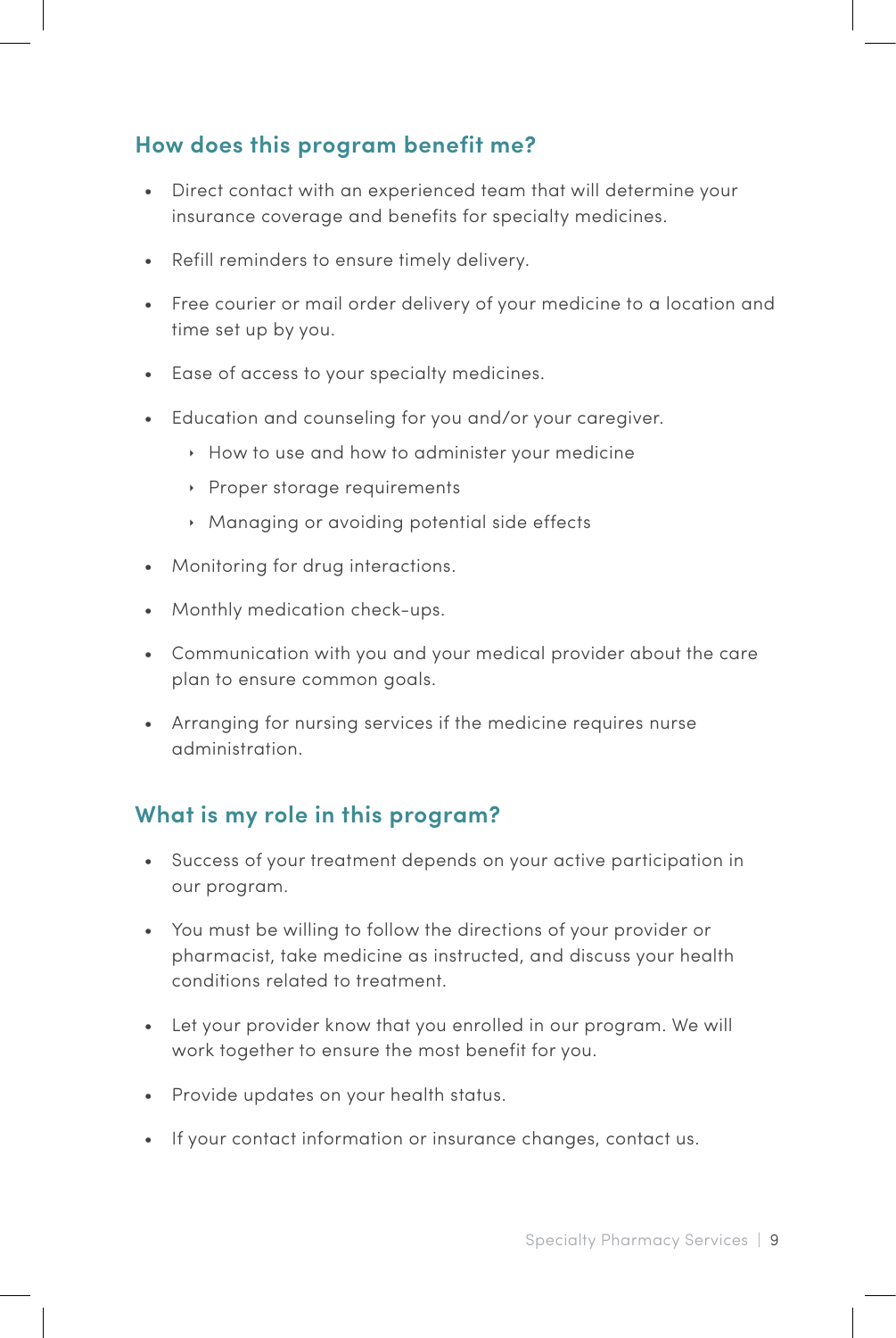# <span id="page-11-0"></span>**What is generic and therapeutic medication substitution?**

Generic medication substitution is when your provider prescribes a brand medicine, but the pharmacist substitutes it with a generic version. Therapeutic substitution is when your provider prescribes a drug (brand or generic), but your insurance will cover a different drug in the same class. Therapeutic substitutions require your provider's approval. We will notify you if your insurance requires any substitution. If you do not want the substitution, your insurance may require a prior authorization.

### **How do I get my medicine during a disaster or an emergency?**

If a disaster, such as a major earthquake, interrupts your delivery, call us. A staff member will coordinate your medicine delivery. If we are unable to provide services due to a natural disaster, we will help you locate an alternate option.

#### **What if there is a drug recall?**

Our pharmacy has a process to respond when the FDA or drug manufacturer recalls a medication. We will contact you and your prescriber in the event you are affected by a drug recall and give instructions on what to do.

### **Where can I find information about consumer advocacy support?**

To learn more about consumer protection and advocacy services, please visit the National Association of Consumer Advocates at www. consumeradvocates.org or the Utah Division of Consumer Protection at https://consumerprotection.utah.gov/.

#### **What is our disclosure and confidentiality policy?**

Our top priority is protecting the confidentiality of information shared by you, your health plan, and / or your health care provider. Carefully read the Notice of Privacy Practices on pages 23–31 of this booklet.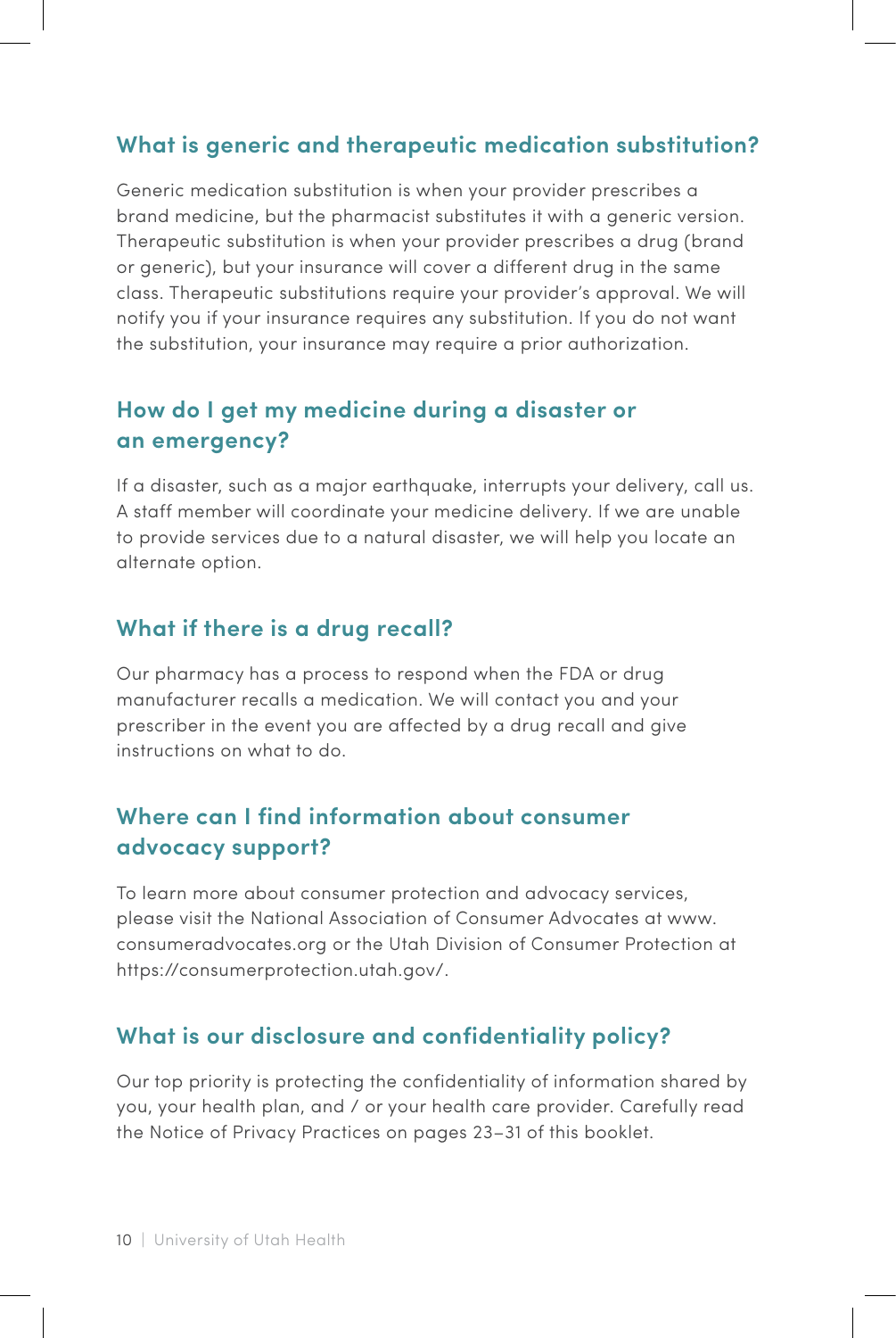# <span id="page-12-0"></span>COMPLAINT PROCEDURE

If you have a complaint or concern, please provide us with the following information: name, date of birth, contact phone number and mailing address, dispensing pharmacy, and nature of complaint. Your feedback helps us improve.

# **Call/Email/Write**

- Call:
	- **Indiversity of Utah Health Specialty Pharmacy or Huntsman** Outpatient Pharmacy Local: 801.587.2484 Toll-free: 1.844.211.6528
	- **Inducate Utah Health Infusion Pharmacy** Toll-free: 877.518.0411 Local: 801.587.8600
- Email:
	- Ì Pharmacycompliance@utah.edu
- Write to:
	- **Iniversity of Utah Health Specialty Pharmacy** 6056 Fashion Square Dr, Suite 2200 Murray, UT 84107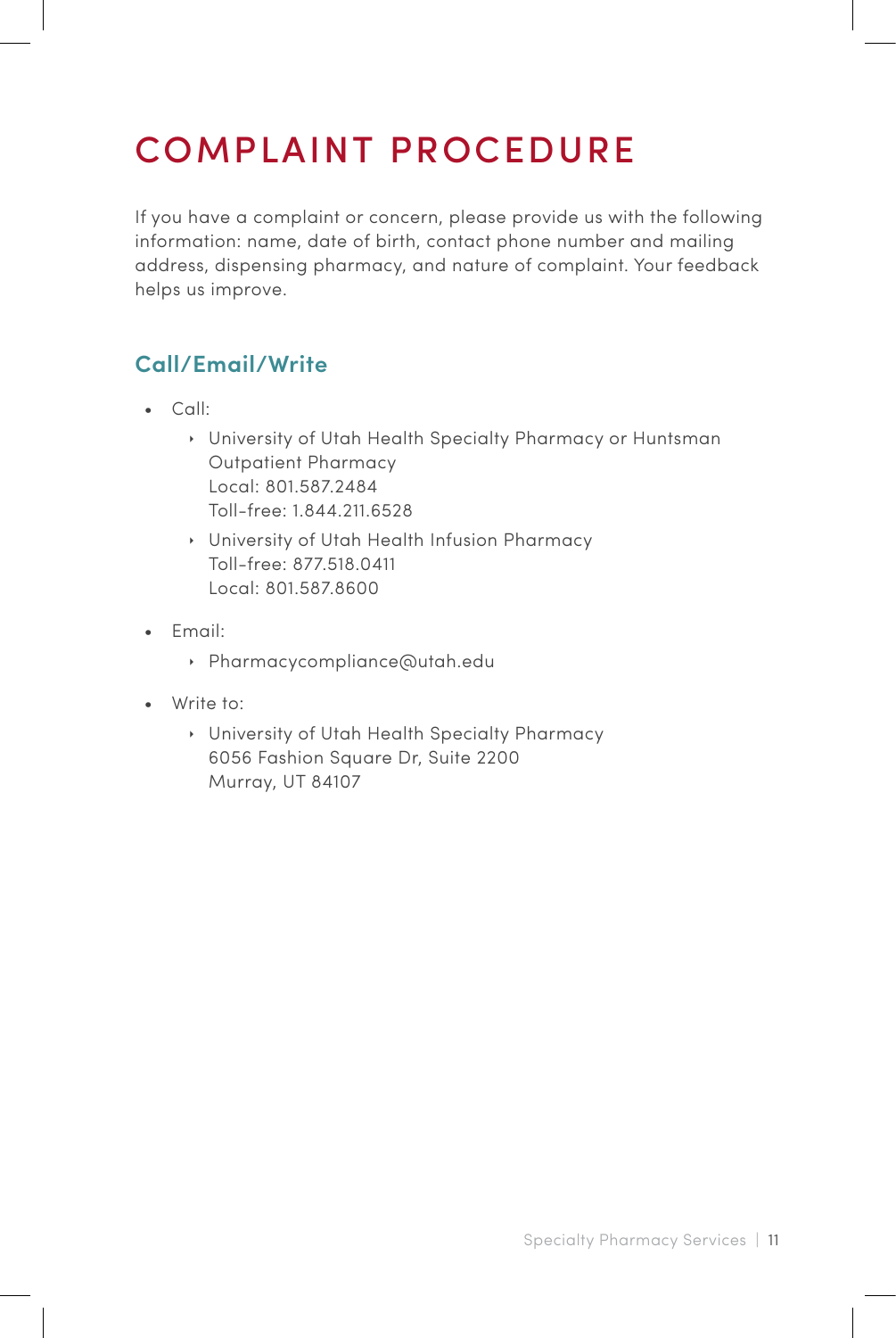### <span id="page-13-0"></span>**Resolution response**

- If staff cannot promptly resolve your complaint, your concern will be referred to the department supervisor and/or manager.
- Response will be made within 5 business days of receiving your complaint.
- We will notify you with the results of our investigation through telephone, email, fax, or letter.
- If your concern is not handled to your satisfaction, you can call our Customer Service Department at 801.581.2668.
- Another option is to call one of our Accreditation organizations:
	- Ì **URAC** Phone: 202.216.9010 Website: https://www.urac.org/contact/file-a-grievance/
	- Ì **ACHC** Phone: 855.937.2242 Website: https://www.achc.org/contacts
	- **BOC (Board of Certification/Accreditation)** Phone: 877.776.2200 Website: https://www.bocusa.org/contact/

# PATIENT RIGHTS & RESPONSIBILITIES

At University of Utah Health, our goal is to provide excellent health care to every patient. Our patients have the following rights and responsibilities regardless of race, color, culture, language, ethnicity, religion, sex, sexual orientation, gender identity or expression, socioeconomic status, age, national origin, physical or mental disability, and/or veteran status.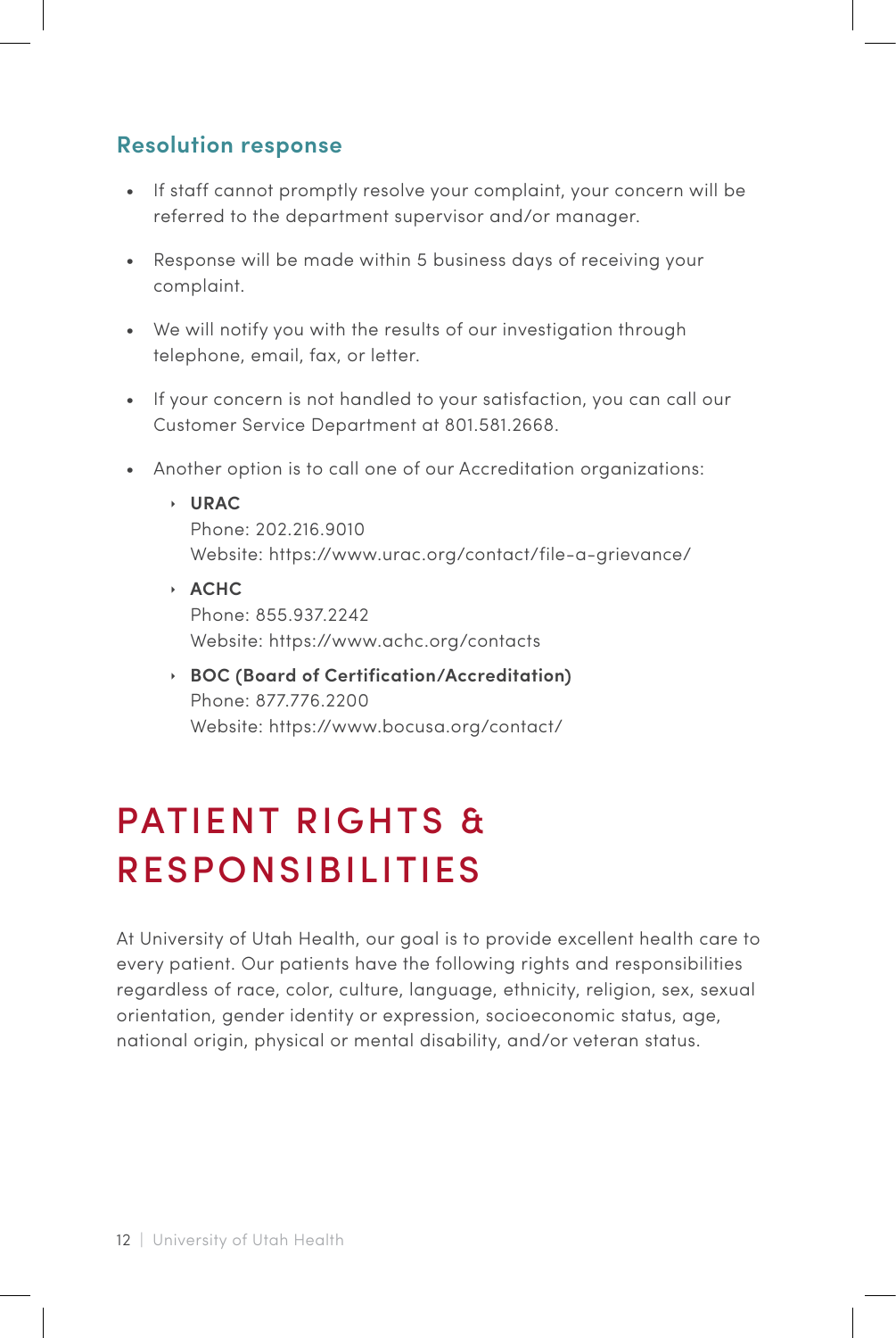## **It is your responsibility to:**

- Give correct and complete information about your health status and health history.
- Ask questions if you do not understand information or instructions.
- Inform your caregivers if you do not intend to or cannot follow the treatment plan.
- Accept health consequences that may occur if you decide to refuse treatment or instructions.
- Cooperate with and be respectful of your caregivers, including refraining from using any discriminatory remarks or behaviors with your caregivers and all hospital staff.
- Respect the privacy of patients and U of U Health workforce by obtaining consent to take photographs or audio/video recording.
- Respect the rights and property of other patients.
- Tell your caregivers of any medications you brought from home.
- Report any changes in your health to your caregivers.
- Submit information and forms necessary to participate in the Patient Management Program, to the extent required by law.
- Give accurate clinical and contact information and notify Specialty Pharmacy Services of any changes.
- Notify your medical provider of your participation in the Patient Management Program.
- Notify Specialty Pharmacy Services of any concerns about the care or services provided to you.

#### **You have the right to:**

#### **Respect and privacy**

- Respect in a caring and safe environment.
- Personal privacy and confidentiality of your health information.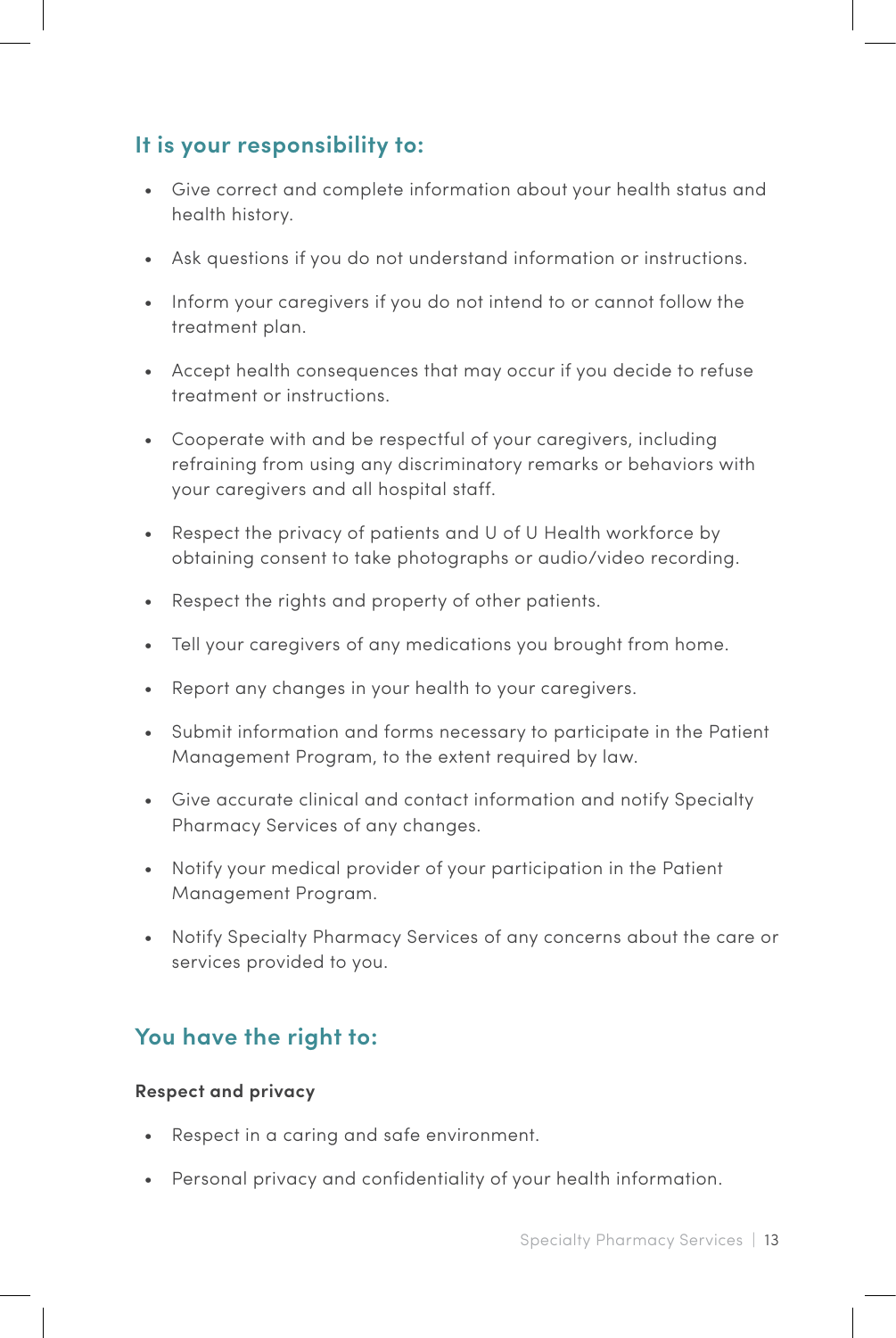#### **Quality care**

- Proper evaluation and treatment.
- Proper pain assessment and pain management.
- Be free from restraints, except when needed to protect you or others from harm.
- Be free from abuse and harassment.
- Have access to protective services.
- Spiritual services upon request.
- Have your concerns heard and resolved when possible. If you have concerns about your care, contact your caregivers or a supervisor.
- If you are not happy with how your concern is resolved, contact Customer Service at 801.581.2668. You may also file a complaint with the Utah Department of Health by calling 800.999.7339, or by calling DNV Healthcare at 866.523.6842, or write to Utah Bureau of Health Facility Licensing, Certification, and Resident Assessment, PO Box 144103, Salt Lake City, UT 84114.

#### **Information & communication**

- Know the names and roles of those caring for you. Be able to speak with a staff member's supervisor if requested.
- Communicate with your caregivers in a language or method you can understand.
- Have your personal physician and a person of your choice notified when you are admitted to the hospital.
- Communicate with people outside the hospital by way of visitors, phone, and mail, except when doing so would interfere with your care. Any restrictions will be explained to you.
- Be informed about your health status, recommended treatments, options, risks and benefits.
- Receive information about the costs of your care and payment methods.
- Review and receive a copy of your medical record, subject to state law and hospital policy.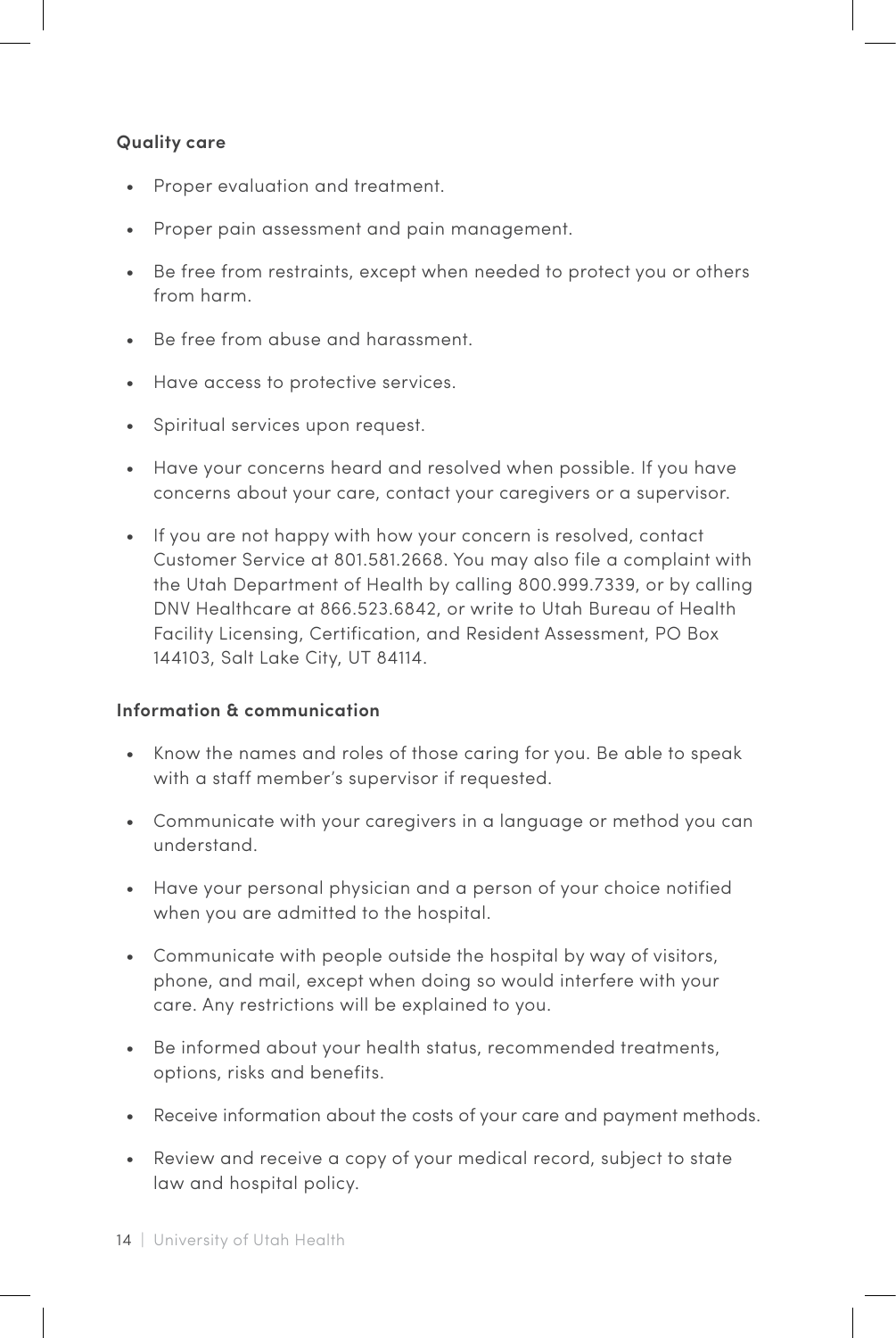#### **Make decisions**

- Be involved with your care through discussions with your caregivers.
- Be informed of benefits and risks of your treatment options and agree or disagree to a course of action.
- Designate support person(s) of your choosing to be involved in your care when appropriate. You may restrict access of your support person or visitors at any time. University of Utah Health will not restrict your support person(s) or visitor based upon their race, color, culture, language, ethnicity, religion, sex, sexual orientation, gender identity or expression, socioeconomic status, age, national origin, physical or mental disability, and/or veteran status.
- Direct your care through an Advance Directives, which are legal forms that state your choices about the care you want to receive in serious health situations. Advance Directives are also used to name someone to make decisions for you if you cannot speak for yourself. At your request, we will help you create an Advance Directive.
- Request a discharge plan evaluation. Designated support person(s) acting on your behalf can also request a discharge plan evaluation.
- Choose whether or not to take part in research studies and to have studies explained to you before you decide. Other care will continue regardless of your decision to take part in research studies.
- Seek an alternate doctor or ask for a second opinion.

#### **Patient Management Program**

- Decline participation, revoke consent, or disenroll at any point in time.
- Know the philosophy and characteristics of the Patient Management Program.
- Have personal health information shared with the Patient Management Program only in accordance with state and federal law.
- Speak to a health professional.
- Receive information about the Patient Management Program.
- Receive administrative information regarding changes in, or termination of, the Patient Management Program.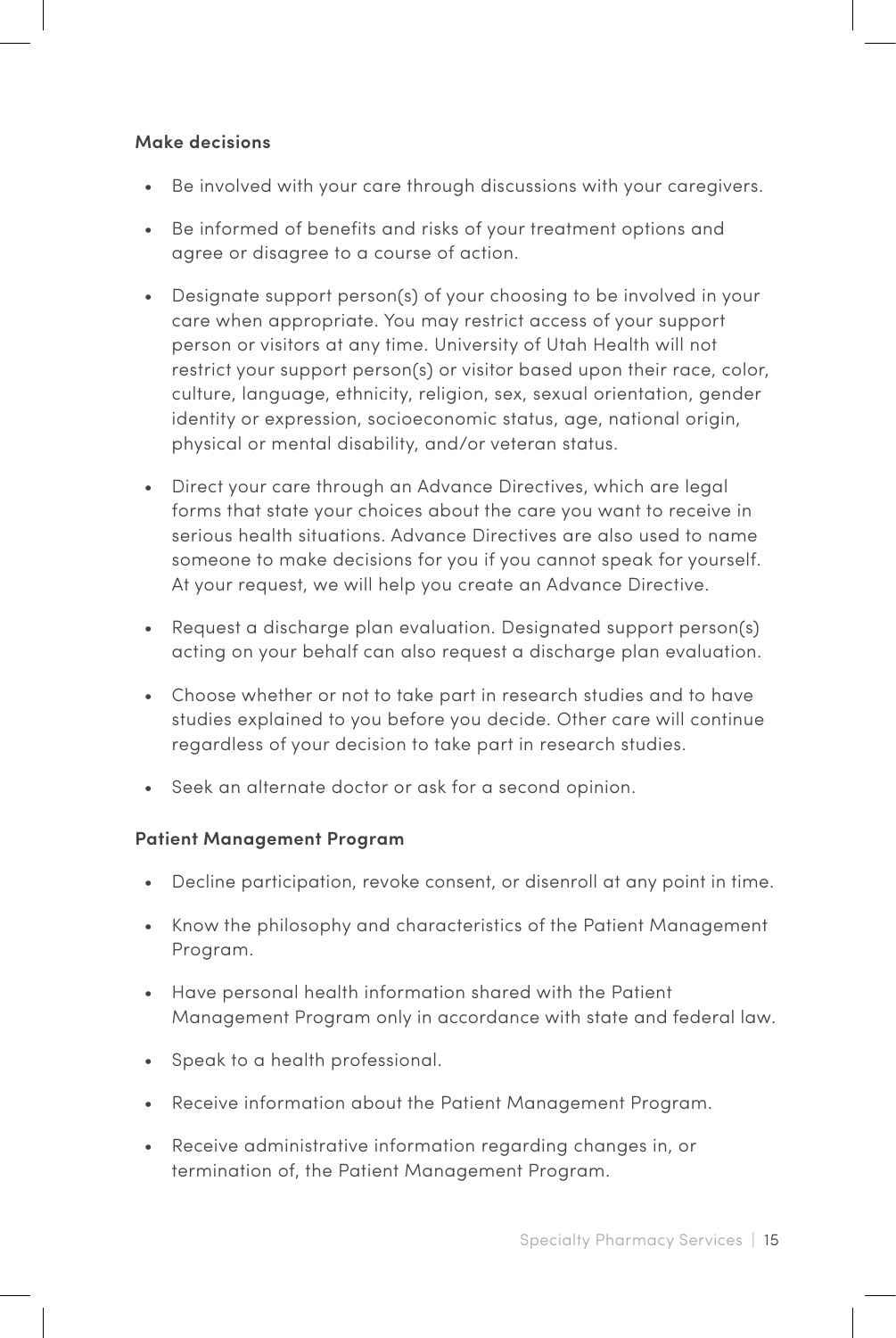- <span id="page-17-0"></span>• Receive a referral or transfer assistance to a Specialty Pharmacy Service provider of your choice.
- Request evidence-based information for clinical decisions (package insert, practice guidelines, peer reviewed journals, etc.) including the level of evidence describing the process for interventions when there is little or no evidence available.

# PATIENT SAFETY

### **Adverse drug reactions**

Patients experiencing adverse drug reactions, acute medical symptoms or other problems should contact their primary care provider, local emergency room or call 911.

### **Dispose of old medicines**

Getting rid of old, unused or expired medicine the right way helps protect you, those around you and the environment.

- It helps ensure you do not take the wrong medicine.
- If you are not using them, someone else might. This is dangerous.
- Children and pets may mistake medications for food or treats.
- Medicines can be bad for our environment. Getting rid of medicines the right way helps keep everyone safe.

#### **Go to a drop-off disposal bin**

- Bins are all over Utah, including 10 of the University of Utah Health pharmacies.
- Using a disposal bin is easy. Simply bring in your medications, open the drawer, and drop them in.
- To find a drop box close to you, visit http://useonlyasdirected.org.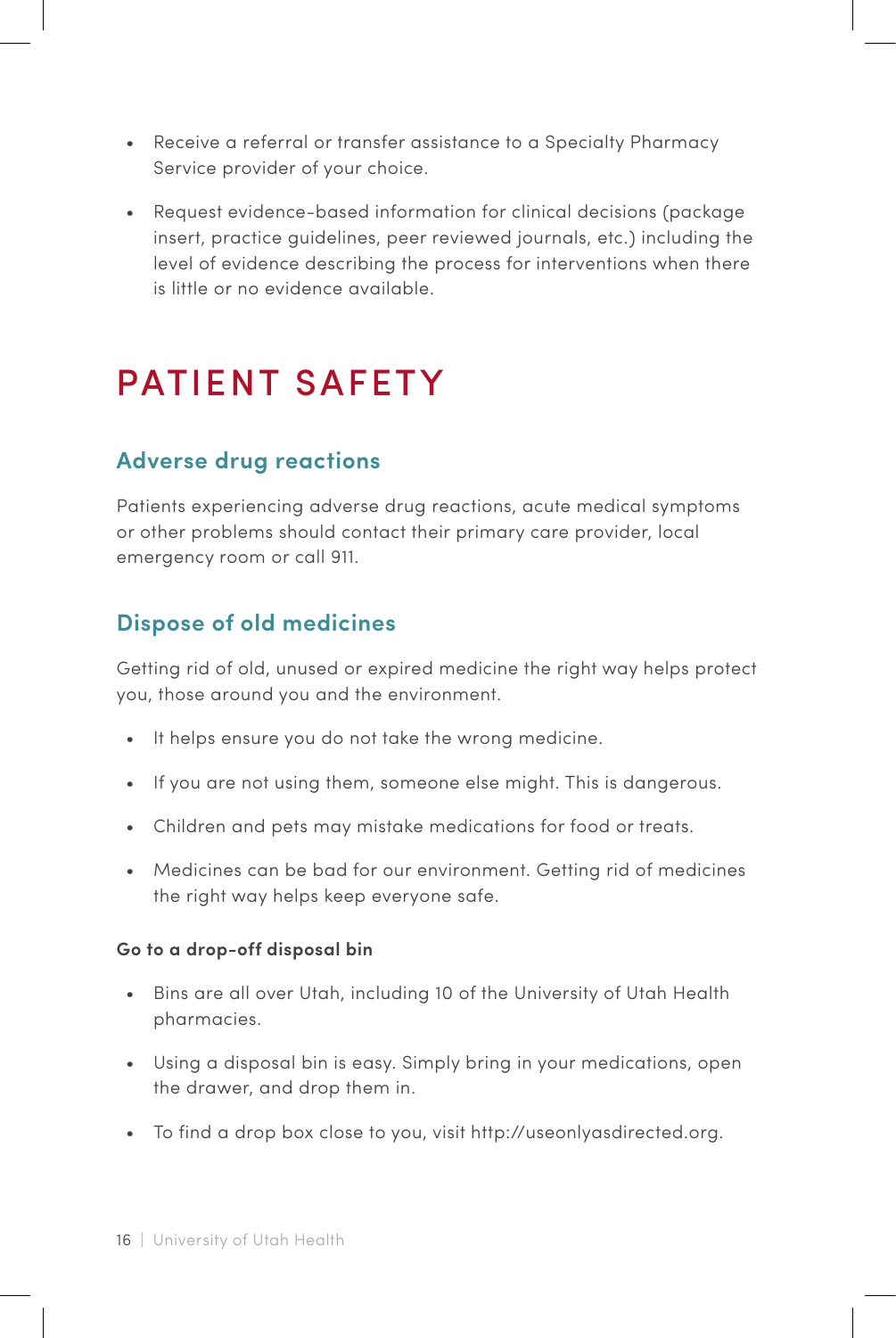#### <span id="page-18-0"></span>**Use the trash**

If you cannot use a drop-off disposal bin, throw away unused medications by following these easy steps:

- 1. Remove medications from their containers.
- 2. Crush any tablets or capsules.
- 3. Mix with something like coffee grounds, kitty litter, or dirt.
- 4. Place the mixture into a sealed container, like a used milk carton.
- 5. Throw the container away on trash day.
- 6. Throw away or recycle the original medication container after removing any personal information from the label.

#### **Flush or pour, only if safe**

- Flushing or pouring medications down the drain can contaminate our water supply.
- Do not flush or pour old medicines down the drain unless you know it is safe.
- See list of flushable medications at https://www.fda.gov/drugs/safedisposal-medicines/disposal-unused-medicines-what-you-shouldknow#recommend.

### **Dispose of sharps (needles, syringes, lancets)**

It is important to properly dispose of items used to inject medication or draw blood. Dispose of needles and used pens in an FDA-cleared sharps disposal container. A household container made of heavy-duty plastic with a tight-fitting, puncture-resistant lid may be used. Never place loose needles or other sharps in the household or public trashcans and never flush them down the toilet. Dispose of used sharps disposal containers according to your community guidelines.

For more information, visit http://www.fda.gov/safesharpsdisposal.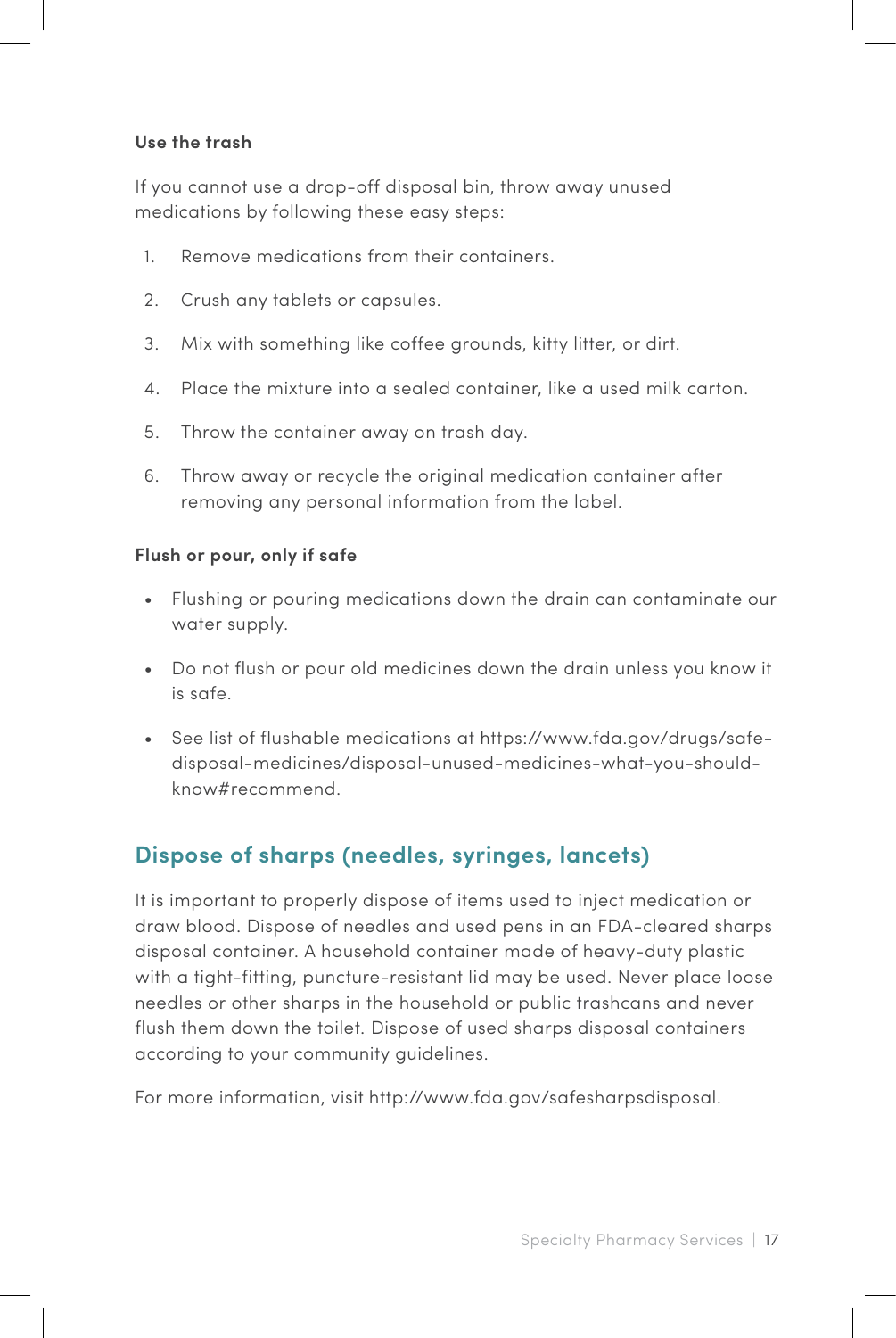# <span id="page-19-0"></span>**Needle stick safety**

- Never put the cap back on a used needle.
- Throw away used needles right after use into a sharps container.
- Before using the needle, have a plan for handling and disposing of it.
- If someone accidentally sticks themselves with a used needle, tell your doctor right away.

### **Hand washing**

You can help prevent the spread of germs by washing your hands often.

If your hands look dirty, wash them with soap and warm water. Rub your hands for at least a minute. Clean between your fingers, under your fingernails, and the backs of your hands. Rinse your hands with warm water. Dry your hands off with paper towel or clean cloth towel.

If your hands do not look dirty, you can wash them or use hand sanitizer.

Always wash your hands before and after you prepare any medication to administer to yourself or someone else.

When coughing or sneezing, use a tissue. If you do not have a tissue, cough or sneeze into the bend of your elbow. Clean your hands after coughing or sneezing.

If you are sick, avoid contact with other people, or stay home. Some infections spread through contact.

#### **Emergency preparedness**

It is important to be prepared in case of a natural disaster (eg, earthquake, tornado, flood). For information on making a family emergency plan, building a disaster kit, and learning how to better prepare for different disasters, visit http://www.bereadyutah.gov.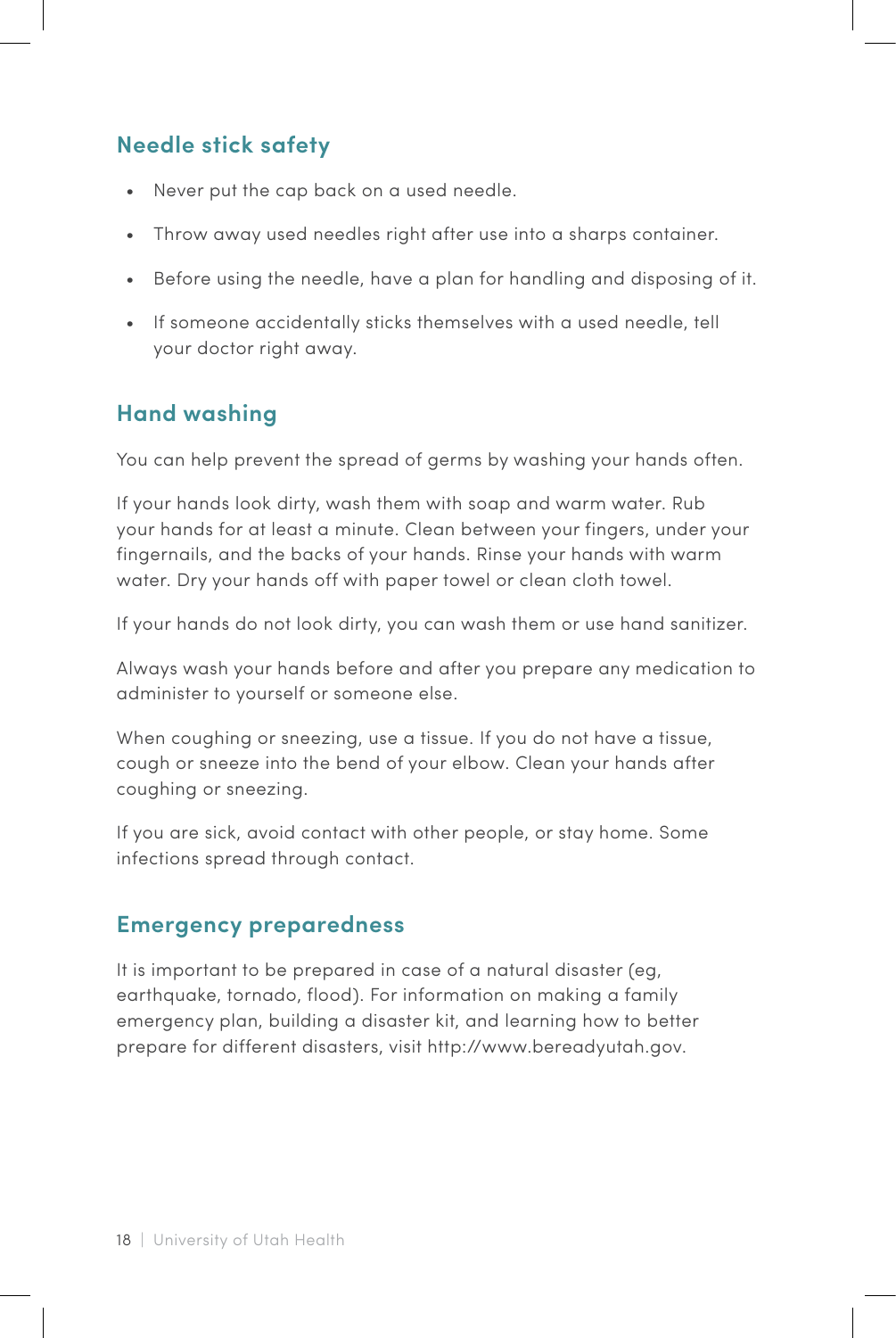# <span id="page-20-0"></span>**Poisoning**

Keep all medications, hazardous materials, and liquids out of the reach of children and pets. The Poison Control Center number is 800-222-1222.

### **Fall prevention**

Falls are a common way people are injured in their homes. Falls can be prevented. Ask your doctor to evaluate your risk for falling and talk with them about making your home safer. Some suggestions include:

- Keep objects off floor and stairs.
- Get rid of items you could trip over (eg, cords, throw rugs, clutter).
- Put handrails on all stairs.
- Keep your home well-lit and use night lights.
- Use a non-slip rubber mat in tub or shower.
- Put grab bars inside and next to tub, and next to toilet.

# MEDICARE DURABLE MEDICAL EQUIPMENT AND SUPPLIES (DMEPOS) SUPPLIER STANDARDS FOR MEDICARE PATIENTS

Below is an abbreviated version of the supplier standards every Medicare DMEPOS supplier must meet in order to obtain and retain billing privileges. These standards, in their entirety, are listed in 424 CFR Section 424.57(c).

1. A supplier must be in compliance with all applicable Federal and State licensure and regulatory requirements and cannot contract with an individual or entity to provide licensed services.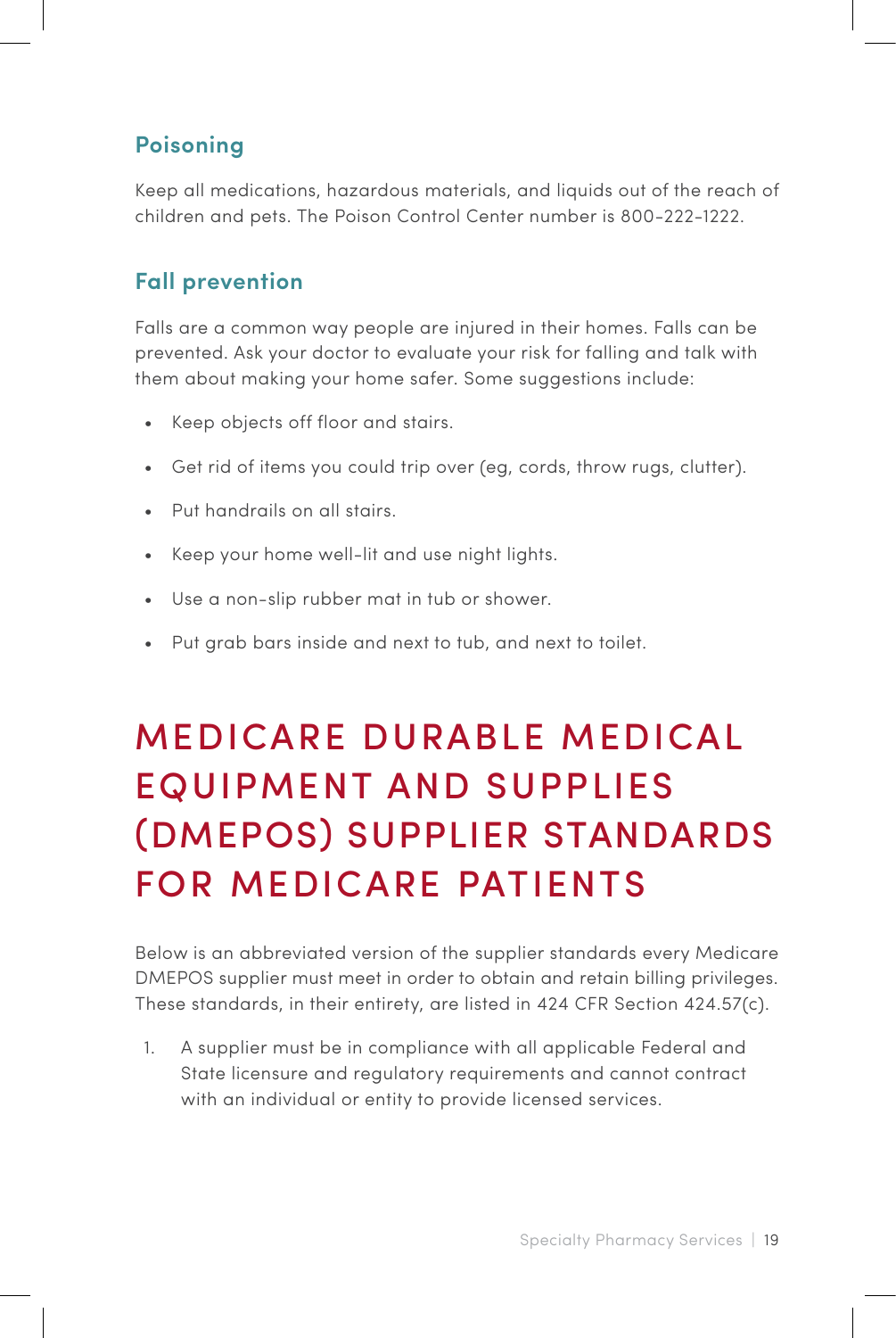- 2. A supplier must provide complete and accurate information on the DMEPOS supplier application. Any changes to this information must be reported to the National Supplier Clearinghouse within 30 days.
- 3. An authorized individual (one whose signature is binding) must sign the application for billing privileges.
- 4. A supplier must fill orders from its own inventory, or must contract with other companies for the purchase of items necessary to fill the order. A supplier may not contract with any entity that is currently excluded from the Medicare program, any State health care programs, or from any other Federal procurement or nonprocurement programs.
- 5. A supplier must advise beneficiaries that they may rent or purchase inexpensive or routinely purchased durable medical equipment, and of the purchase option for capped rental equipment.
- 6. A supplier must notify beneficiaries of warranty coverage and honor all warranties under applicable State law, and repair or replace free of charge Medicare covered items that are under warranty.
- 7. A supplier must maintain a physical facility on an appropriate site. This standard requires that the location is accessible to the public and staffed during posted hours of business. The location must be at least 200 square feet and contain space for storing records.
- 8. A supplier must permit CMS, or its agents to conduct on-site inspections to ascertain the supplier's compliance with these standards. The supplier location must be accessible to beneficiaries during reasonable business hours, and must maintain a visible sign and posted hours of operation.
- 9. A supplier must maintain a primary business telephone listed under the name of the business in a local directory or a toll free number available through directory assistance. The exclusive use of a beeper, answering machine, answering service or cell phone during posted business hours is prohibited.
- 10. A supplier must have comprehensive liability insurance of at least \$300,000 that covers both the supplier's place of business and all customers and employees of the supplier. If the supplier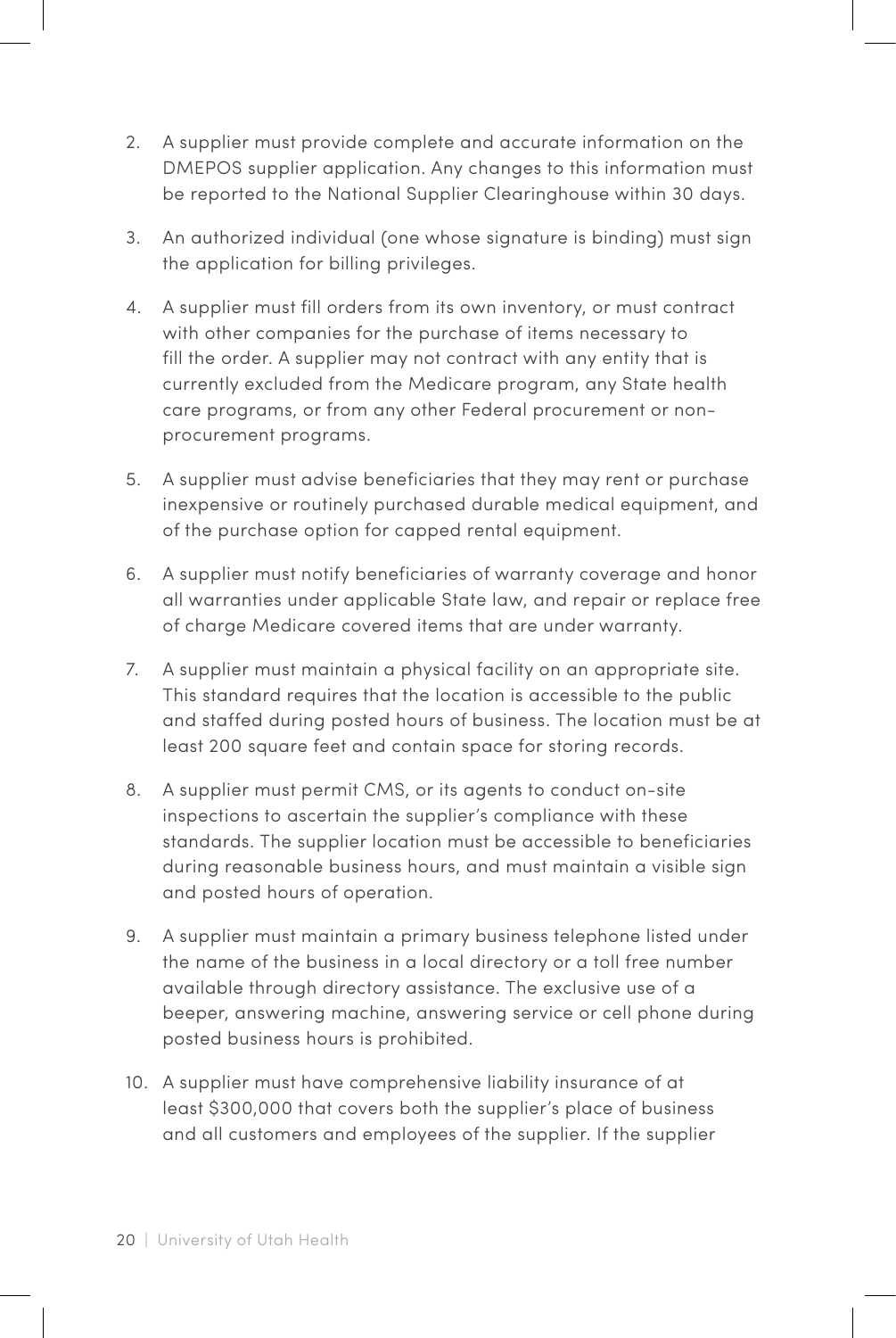manufactures its own items, this insurance must also cover product liability and completed operations.

- 11. A supplier must agree not to initiate telephone contact with beneficiaries, with a few exceptions allowed. This standard prohibits suppliers from contacting a Medicare beneficiary based on a physician's oral order unless an exception applies.
- 12. A supplier is responsible for delivery and must instruct beneficiaries on use of Medicare covered items, and maintain proof of delivery.
- 13. A supplier must answer questions and respond to complaints of beneficiaries, and maintain documentation of such contacts.
- 14. A supplier must maintain and replace at no charge or repair directly, or through a service contract with another company, Medicare-covered items it has rented to beneficiaries.
- 15. A supplier must accept returns of substandard (less than full quality for the particular item) or unsuitable items (inappropriate for the beneficiary at the time it was fitted and rented or sold) from beneficiaries.
- 16. A supplier must disclose these supplier standards to each beneficiary to whom it supplies a Medicare-covered item.
- 17. A supplier must disclose to the government any person having ownership, financial, or control interest in the supplier.
- 18. A supplier must not convey or reassign a supplier number (i.e., the supplier may not sell or allow another entity to use its Medicare billing number).
- 19. A supplier must have a complaint resolution protocol established to address beneficiary complaints that relate to these standards. A record of these complaints must be maintained at the physical facility.
- 20. Complaint records must include the name, address, telephone number and health insurance claim number of the beneficiary, a summary of the complaint, and any actions taken to resolve it.
- 21. A supplier must agree to furnish CMS any information required by the Medicare statute and implementing regulations.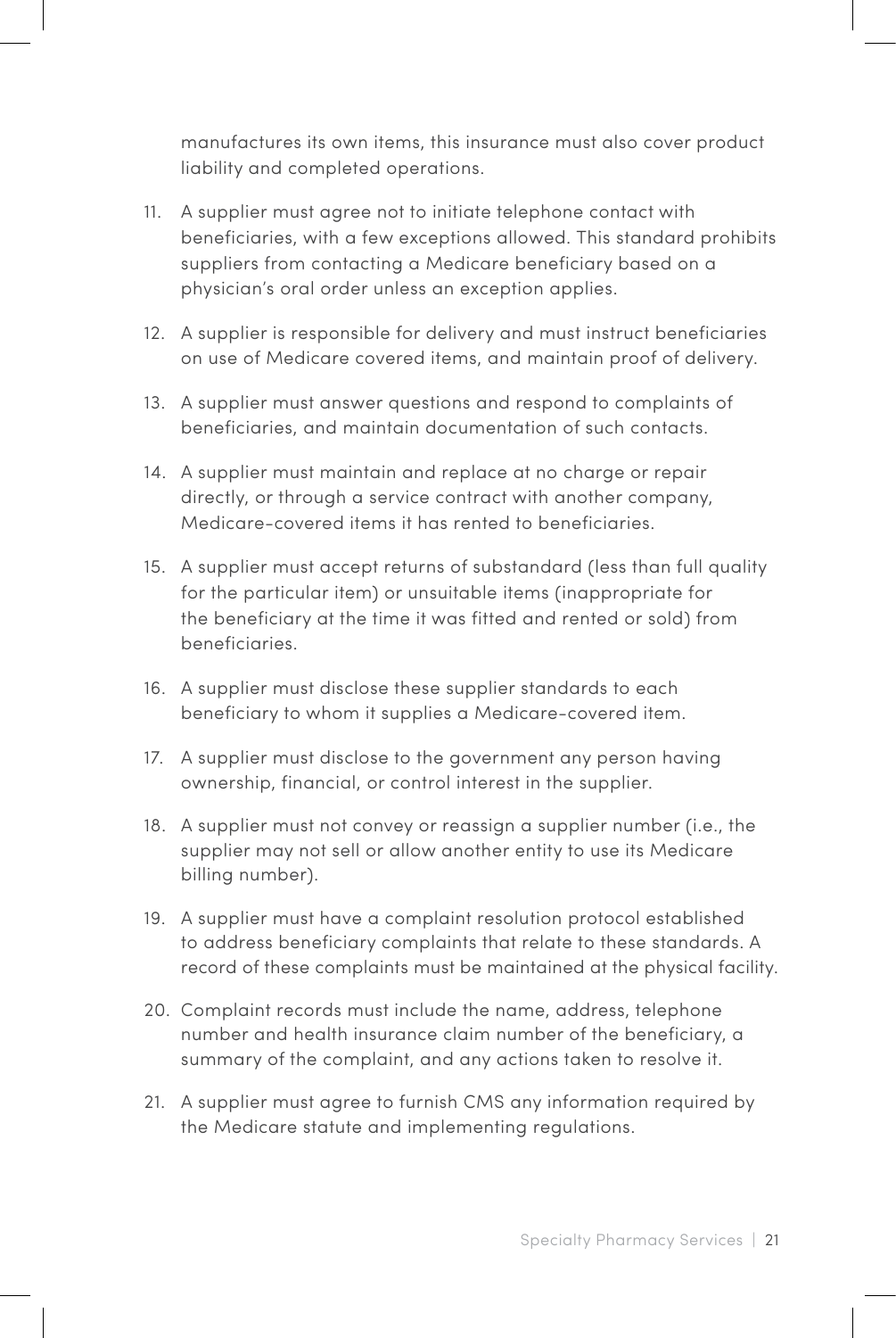- 22. A supplier must be accredited by a CMS-approved accreditation organization in order to receive and retain a supplier billing number. The accreditation must indicate the specific products and services, for which the supplier is accredited in order for the supplier to receive payment of those specific products and services (except for certain exempt pharmaceuticals).
- 23. All suppliers must be accredited by a CMS-approved accreditation organization when a new DMEPOS location is opened.
- 24. All supplier locations, whether owned or subcontracted, must meet the DMEPOS quality standards and be separately accredited in order to bill Medicare.
- 25. All suppliers must disclose upon enrollment all products and services, including the addition of new product lines for which they are seeking accreditation.
- 26. Must meet the surety bond requirements specified in 42 C.F.R. 424.57(c).
- 27. A supplier must obtain oxygen from a state-licensed oxygen supplier.
- 28. A supplier must maintain ordering and referring documentation consistent with provisions found in 42 C.F.R. 424.516(f).
- 29. DMEPOS suppliers are prohibited from sharing a practice location with certain other Medicare providers and suppliers.
- 30. DMEPOS suppliers must remain open to the public for a minimum of 30 hours per week with certain exceptions.

For dispensing issues or complaints, please contact your local University of Utah Health Pharmacy. For billing issues, please contact Pharmacy Services at 801-587-6322.

Every product sold or rented by the University of Utah Health Pharmacies carries a manufacturer's warranty. Medicare beneficiaries will be notified of the warranty coverage, and we also repair or replace, free of charge, Medicare covered equipment that is under warranty. In addition, an owner's manual with warranty information will be provided to beneficiaries for all durable medical equipment, where this manual is available and applicable.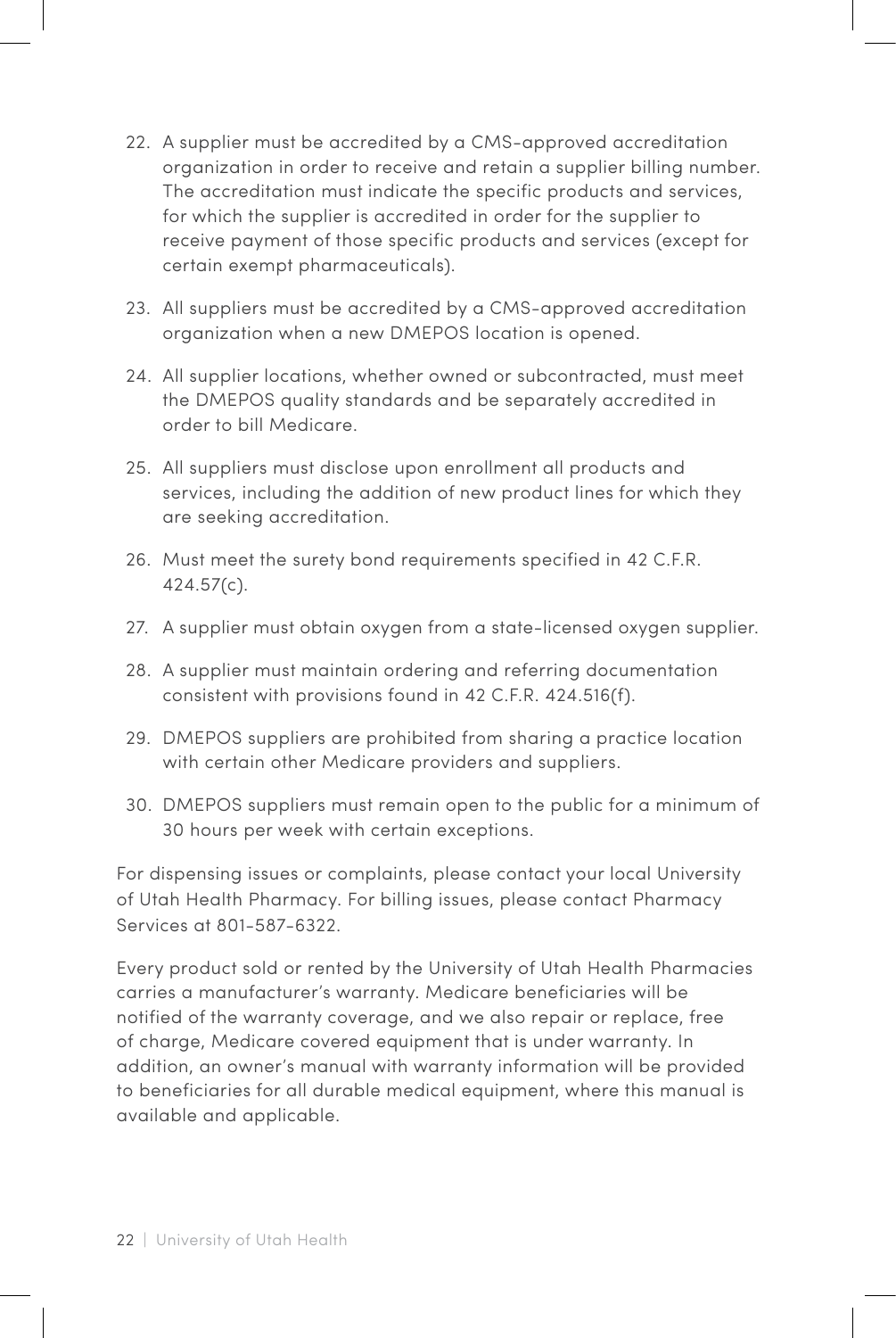# <span id="page-24-0"></span>NOTICE OF PRIVACY PRACTICES

#### **University of Utah Health Information Privacy Office**

515 East 100 South, Ste. 650 | Salt Lake City, UT 84102 801.587.9241 | privacy@utah.edu | www.privacy.utah.edu

#### **You have the right to:**

- Get a copy of your paper or electronic medical record.
- Correct your paper or electronic medical record.
- Request confidential communication.
- Ask us to limit the information we share.
- Request an accounting of disclosures, as described on page 25.
- Get a copy of this privacy notice.
- Choose someone to act for you.
- File a complaint if you believe your privacy rights have been violated.

See page 24 for more information on these rights and how to exercise them.

#### **You have choices in the way that we use and share information as we:**

- Tell family and friends about your condition.
- Provide disaster relief.
- Include you in a hospital directory.
- Provide mental health care.
- Market our services and sell your information.
- Raise funds.

See page 27 for more information on these choices and how to exercise them.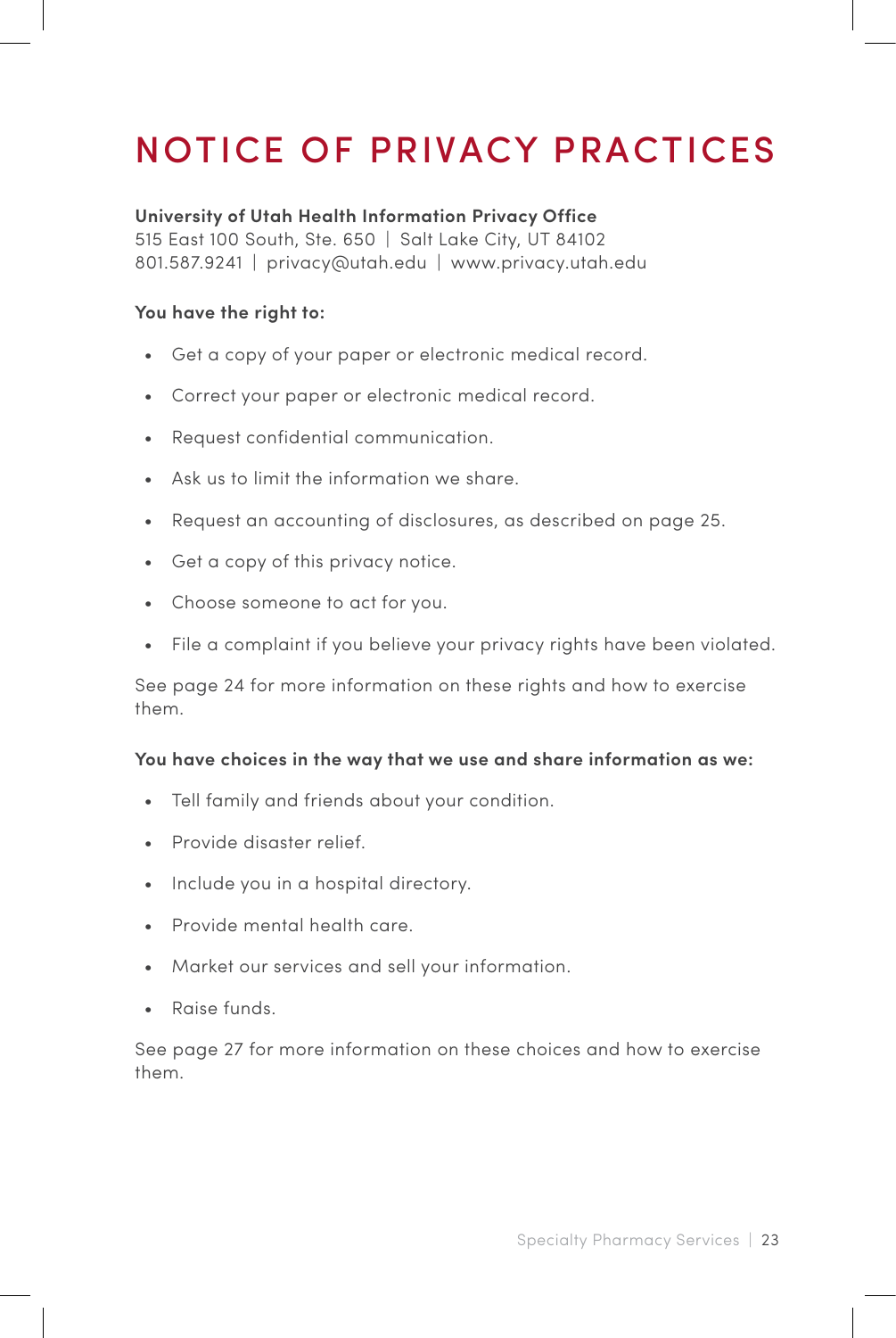#### **We may use and share your information as we:**

- Treat you.
- Run our organization.
- Bill for your services.
- Help with public health and safety issues.
- Conduct research.
- Comply with the law.
- Respond to organ and tissue donation requests.
- Work with a medical examiner or funeral director.
- Address workers' compensation, law enforcement, and other government requests.
- Respond to lawsuits and legal actions.

See page 27 for more information on these choices and how to exercise them.

#### **It's your health information, you have rights.**

Some requests are required to be made in writing. In these circumstances you may access the applicable form at uofuhealth.utah.edu/privacy-office.

#### **Get an electronic or paper copy of your medical record** • You may submit a form requesting to view or receive a copy of your medical record and/or other health information we have about you. This information is also available through the MyChart application. • Under limited circumstances, we may deny access to a portion of your health information and you may request a review of the denial. • We will provide a copy or a summary of your health information, usually within 30 days of your request. We may charge a reasonable, cost-based fee.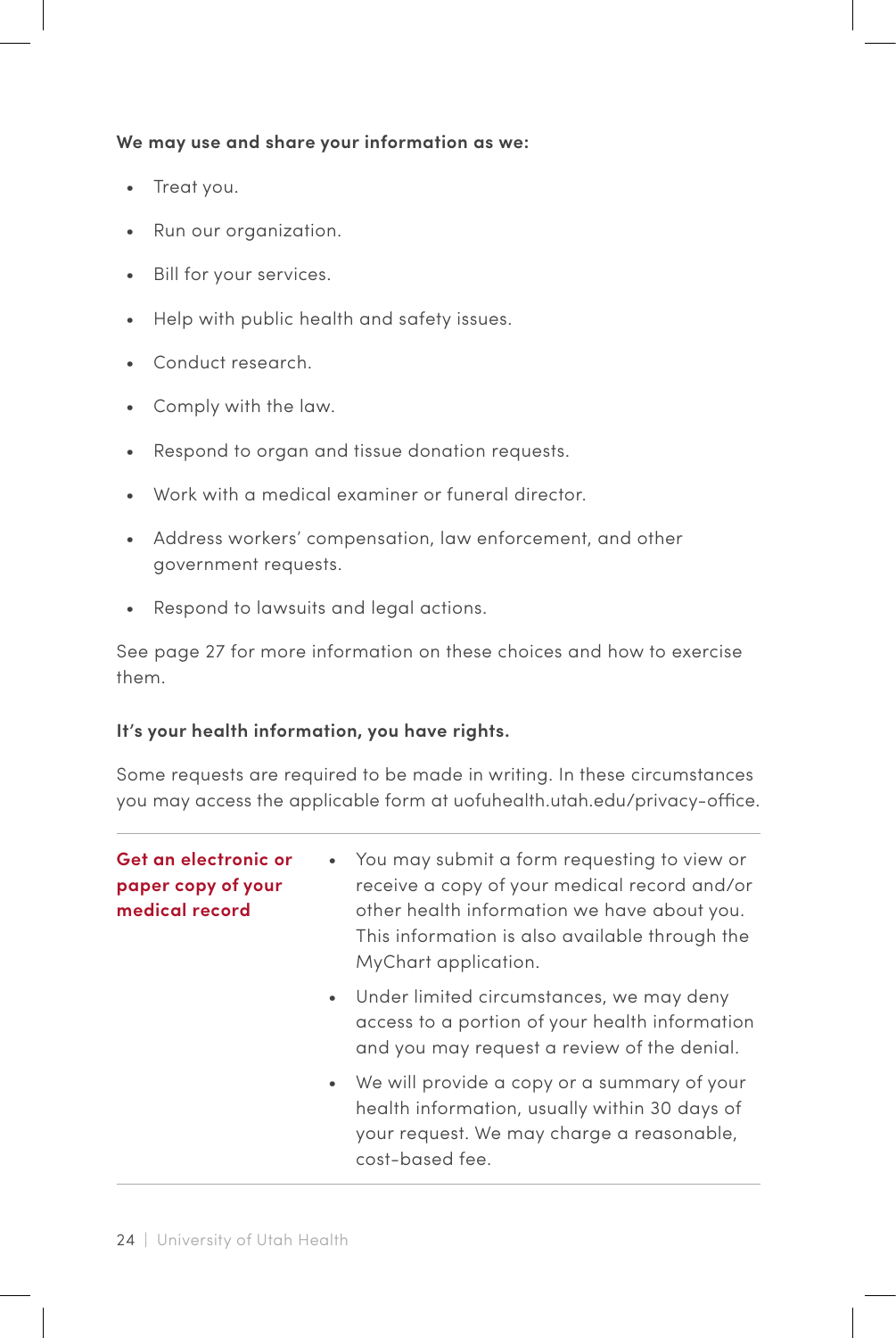| Ask us to correct<br>your medical record                     | You may submit a form requesting to correct<br>health information about you that you think is<br>incorrect or incomplete.                                                                                                                                               |
|--------------------------------------------------------------|-------------------------------------------------------------------------------------------------------------------------------------------------------------------------------------------------------------------------------------------------------------------------|
|                                                              | We may say "no" to your request, but we'll tell<br>you why in writing within 60 days.                                                                                                                                                                                   |
| <b>Request confidential</b><br>communications                | You may submit a form to request that we<br>contact you in a specific way (for example,<br>home or office phone) or to send mail to a<br>different address.<br>We will say "yes" to all reasonable requests.                                                            |
| Ask us to limit what<br>we use or share                      | You may submit a form to request that we not<br>use or share certain health information for<br>treatment, payment, or our operations. We<br>are not required to agree to your request, and<br>we may say "no" if it would affect your care.                             |
|                                                              | If you pay for a service or health care item<br>out-of-pocket and in full, you may ask us not<br>to share information with your health insurer<br>for the purpose of payment or operations. We<br>will say "yes" unless a law requires us to share<br>that information. |
| Get a list of those<br>with whom we've<br>shared information | You may submit a form to request an<br>accounting of disclosures. This is a list of the<br>times we've shared your health information<br>for six years prior to the date you ask, who we<br>shared it with, and why.                                                    |
|                                                              | This list will not include disclosures made<br>for the purposes of treatment, payment,<br>and health care operations, or certain other<br>disclosures (such as any you asked us to make).                                                                               |
| Get a copy of this<br>privacy notice                         | You may ask for a paper copy of this notice at<br>any time, even if you have agreed to receive<br>the notice electronically. We will provide you<br>with a paper copy promptly.                                                                                         |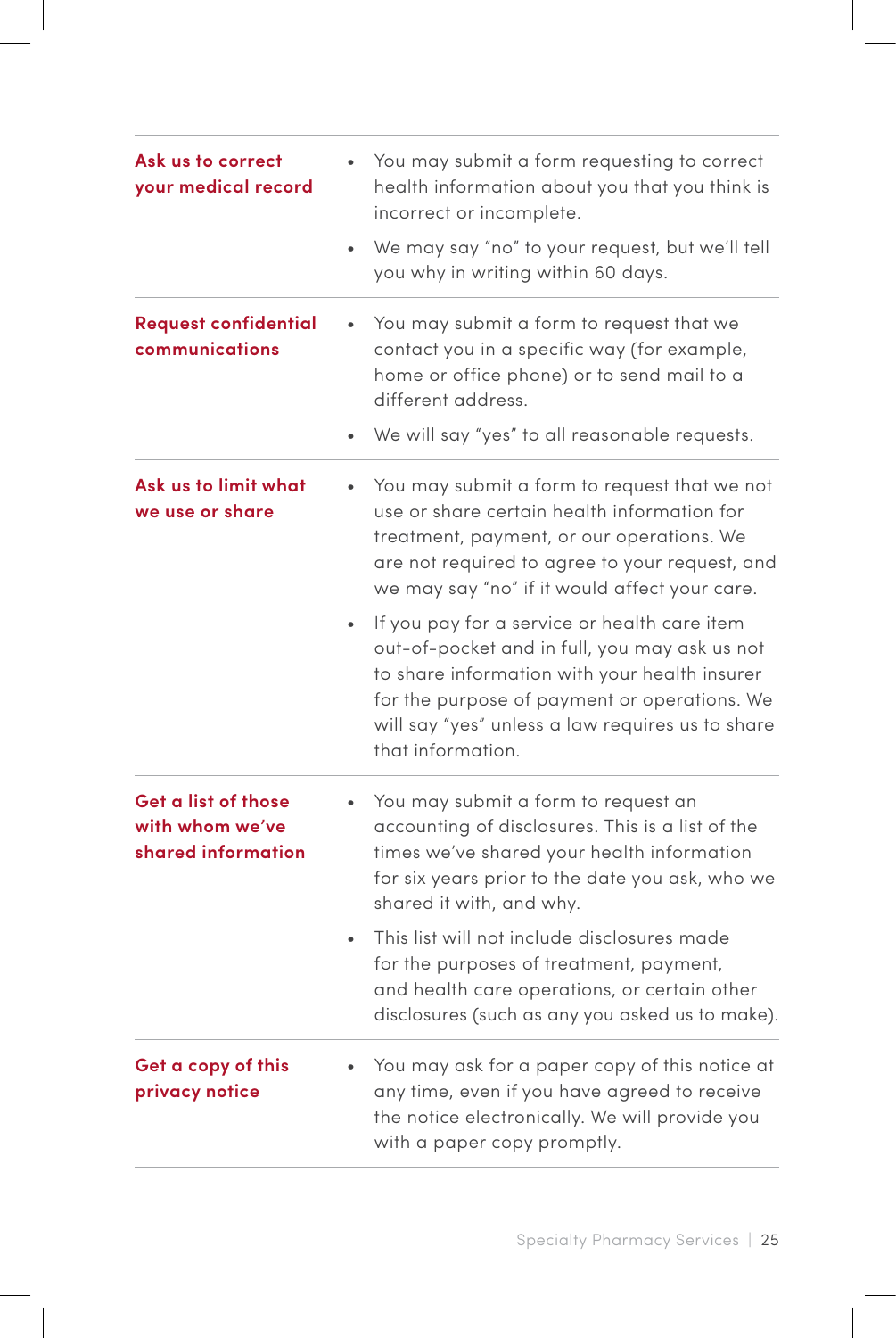| Choose someone to<br>act for you                            | If you have given someone medical power of<br>attorney or if someone is your legal guardian,<br>that person can exercise your rights and make<br>choices about your health information.                                                                                             |  |
|-------------------------------------------------------------|-------------------------------------------------------------------------------------------------------------------------------------------------------------------------------------------------------------------------------------------------------------------------------------|--|
|                                                             | • We will make sure the person has this<br>authority and can act for you before we take<br>any action. Documentation may be required.                                                                                                                                               |  |
| File a complaint if<br>you feel your rights<br>are violated | • You can complain if you feel we have violated<br>your rights by contacting us using the<br>information on page 23 of this notice.                                                                                                                                                 |  |
|                                                             | • You can file a complaint with the U.S.<br>Department of Health and Human Services<br>Office for Civil Rights by sending a letter<br>to 200 Independence Avenue, 509F HHH<br>Building, S.W., Washington, D.C. 20201, or<br>visiting www.hhs.gov/ocr/privacy/hipaa/<br>complaints/. |  |
|                                                             | We will not retaliate against you for filing a<br>complaint.                                                                                                                                                                                                                        |  |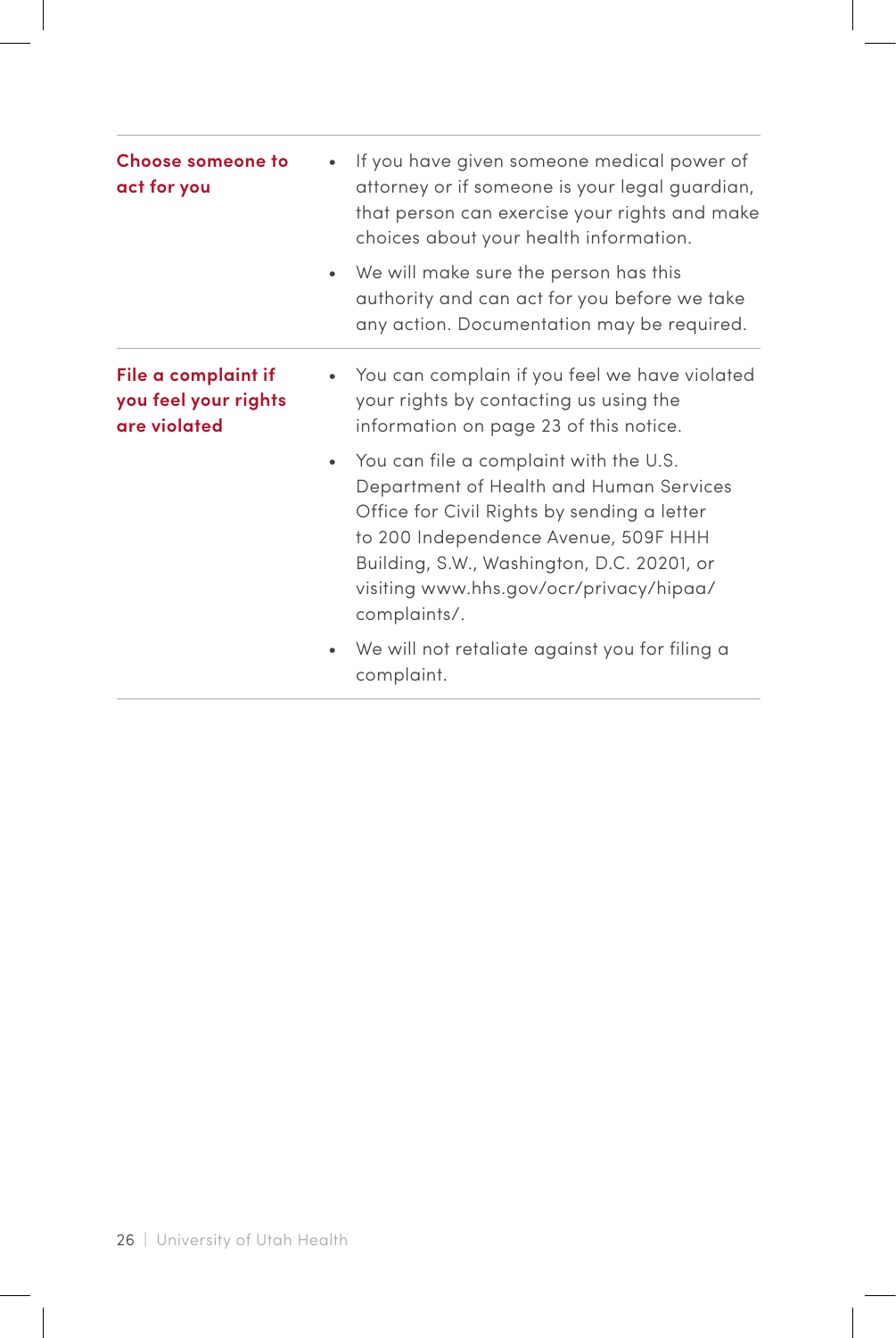### **Your choices**

**For certain health information, you can tell us your choices about what we share.** If you have a preference for how we share your information in the situations described below, talk to us. Tell us what you want us to do, and we will follow your instructions.

**In these cases, you have both the right and choice to tell us your preferences regarding how we:**

- Share information with your family, close friends, or others involved in your care.
- Share information in a disaster relief situation.
- Share your information in the hospital directory. By default, your information is included in our hospital directory. Please notify the admitting clerk if you do not wish to participate in the directory or have clergy visit you. If you opt out of the directory, we will be unable to provide information to your family, friends, or others who ask for you by name. NOTE: Information about patients receiving psychiatry or substance abuse treatment will not be included in the directory.
- If you are not able to tell us your preference, for example if you are unconscious, we may share your information if we believe it is in your best interest.
- We may also share your information when needed to lessen a serious and imminent threat to health or safety.

**In these cases we never share your information unless you have given us written permission: In the case of** 

**fundraising:**

• Most sharing of psychotherapy notes

We may contact you for fundraising efforts, but you can tell us not to contact you again.

• Marketing purposes

• Sale of your information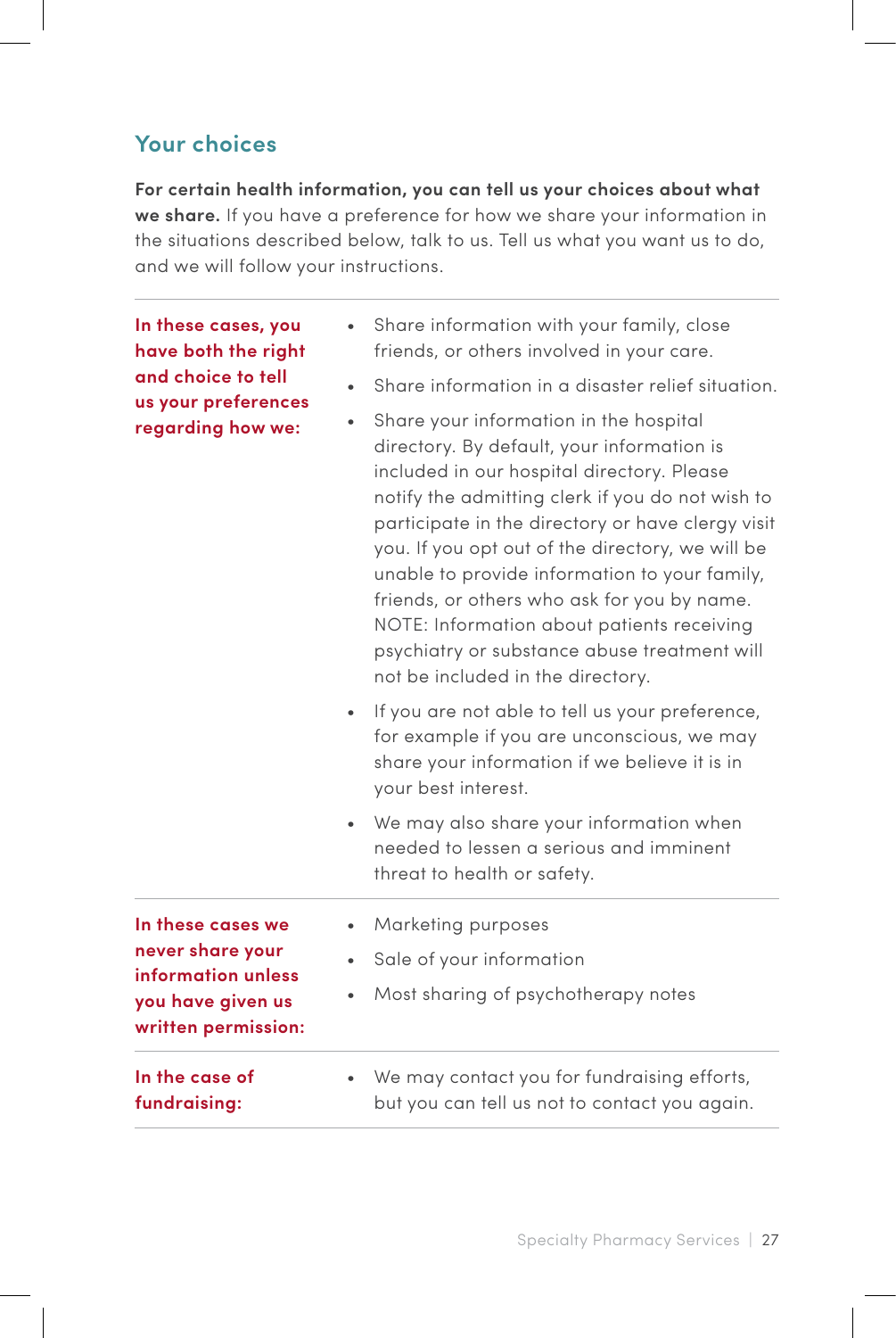### **How do we typically use or share your health information?**

We use or share your health information in the following ways.

| <b>Treat you</b>                 | We can use your<br>health information<br>and share it with other<br>professionals who are<br>treating you.                          | Example: Share health<br>information with your primary<br>care team, a referring provider,<br>or with a Health Information<br>Exchange.                                                                                                                 |
|----------------------------------|-------------------------------------------------------------------------------------------------------------------------------------|---------------------------------------------------------------------------------------------------------------------------------------------------------------------------------------------------------------------------------------------------------|
| <b>Run our</b><br>organization   | We can use and<br>share your health<br>information to run our<br>practice, improve your<br>care, and contact you<br>when necessary. | Example: Share with a third<br>party who assists us with<br>treatment, payment, operations<br>and administrative functions<br>such as by providing computer<br>services. These business<br>associates are required to<br>protect your information, too. |
| <b>Bill for your</b><br>services | We can use and<br>share your health<br>information to<br>determine eligibility,<br>or to bill and receive<br>payment.               | Example: We may share your<br>information to Utah state<br>databases to determine whether<br>you are eligible for Utah<br>Medicaid or Children's Health<br>Insurance Program.                                                                           |

#### **Your choices**

How else can we use or share your health information? We are allowed or required to share your information in other ways—usually in ways that contribute to the public good, such as public health and research. We have to meet many conditions in the law before we can share your information for these purposes. For more information see: www.hhs.gov/ ocr/privacy/hipaa/understanding/consumers/index.html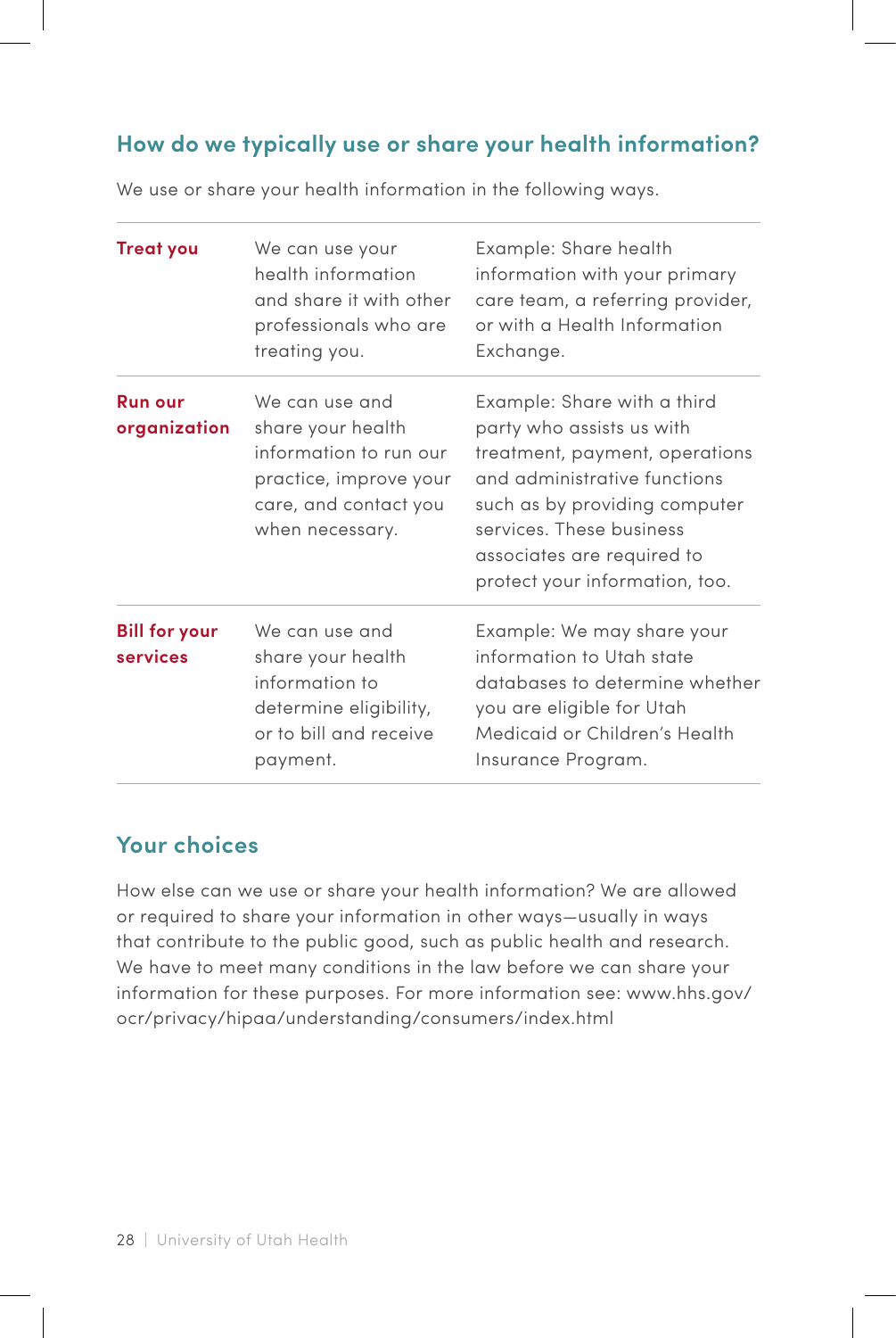| <b>Help with public</b><br>health and safety<br>issues                | We can share health information about you for<br>certain situations such as:<br>Preventing disease<br>Helping with product recalls<br>$\bullet$<br>Reporting adverse reactions to medications<br>$\bullet$<br>Reporting suspected abuse, neglect, or<br>domestic violence<br>Preventing or reducing a serious threat to<br>anyone's health or safety |  |  |
|-----------------------------------------------------------------------|------------------------------------------------------------------------------------------------------------------------------------------------------------------------------------------------------------------------------------------------------------------------------------------------------------------------------------------------------|--|--|
| Participate in<br><b>Health Information</b><br><b>Exchanges (HIE)</b> | An HIE provides a way for authorized healthcare<br>professionals to securely access and share patient<br>medical information. Only authorized healthcare<br>professionals who have a relationship with you<br>are permitted access to your medical information<br>available in a shared electronic medical record or<br>health information exchange. |  |  |
| <b>Conduct research</b>                                               | We can use or share your information for health<br>research. Our research projects must meet high<br>standards for quality and follow strict privacy and<br>data management requirements.                                                                                                                                                            |  |  |
| <b>Comply with the law</b>                                            | We will share information about you if state<br>or federal laws require it, including with the<br>Department of Health and Human Services if it<br>wants to see that we're complying with federal<br>privacy law.                                                                                                                                    |  |  |
| <b>Respond to organ</b><br>and tissue donation<br>requests            | We can share health information about you with<br>organ procurement organizations.                                                                                                                                                                                                                                                                   |  |  |
| Work with a medical<br>examiner or funeral<br>director                | We can share health information with a coroner,<br>medical examiner, or funeral director when an<br>individual passes away.                                                                                                                                                                                                                          |  |  |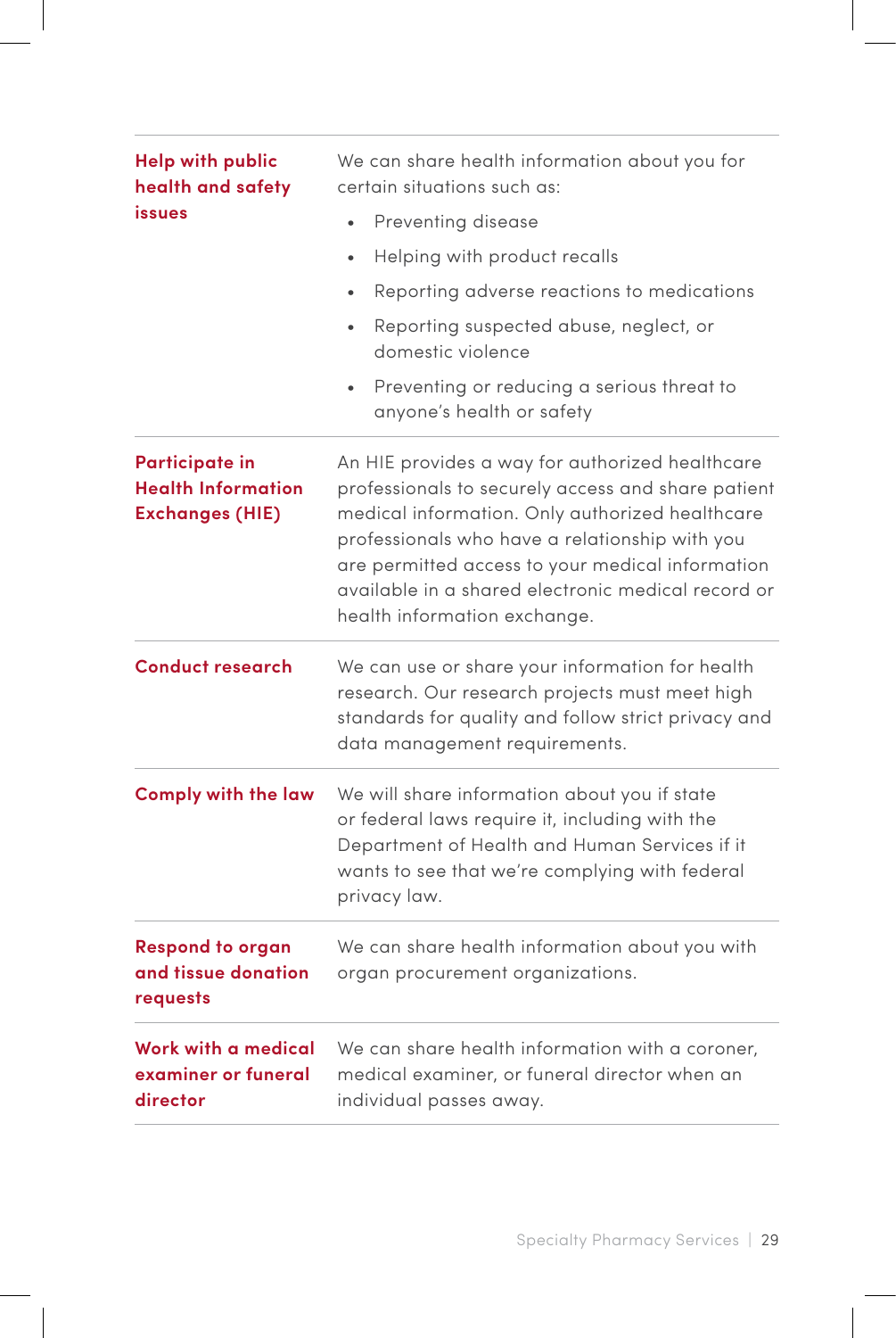| <b>Respond to lawsuits</b><br>and legal actions                       | We can share health information about you in<br>response to a court or administrative order, or in<br>response to a subpoena. |  |  |  |
|-----------------------------------------------------------------------|-------------------------------------------------------------------------------------------------------------------------------|--|--|--|
|                                                                       | • For special government functions such as<br>military, national security, and presidential<br>protective services            |  |  |  |
| compensation, law<br>enforcement, and<br>other government<br>requests | • With health oversight agencies for activities<br>authorized by law                                                          |  |  |  |
|                                                                       | For law enforcement purposes or with a law<br>enforcement official                                                            |  |  |  |
|                                                                       | • For workers' compensation claims                                                                                            |  |  |  |
| Address workers'                                                      | We can use or share health information about you:                                                                             |  |  |  |

#### **EU General Data Protection Regulation**

Please be aware of the University's GDPR Privacy Notice that supplements this Privacy Statement. The GDPR Privacy Notice applies generally to the provision of personal information by individuals in the European Economic Area. The GDPR Privacy Notice explains how we meet our obligations under the European Union General Data Protection Regulation with respect to such information. The GDPR Privacy Notice can be found at www.privacy.utah.edu.

#### **Our Responsibilities**

- We are required by law to maintain the privacy and security of your protected health information.
- We will let you know promptly if a breach occurs that may have compromised the privacy or security of your information. We will notify you in writing if possible and provide detailed information and instructions.
- We must follow the duties and privacy practices described in this notice and give you a copy of it.
- We will not use or share your information other than as described here unless you tell us we can in writing. If you tell us we can, you may change your mind at any time. Let us know in writing if you change your mind.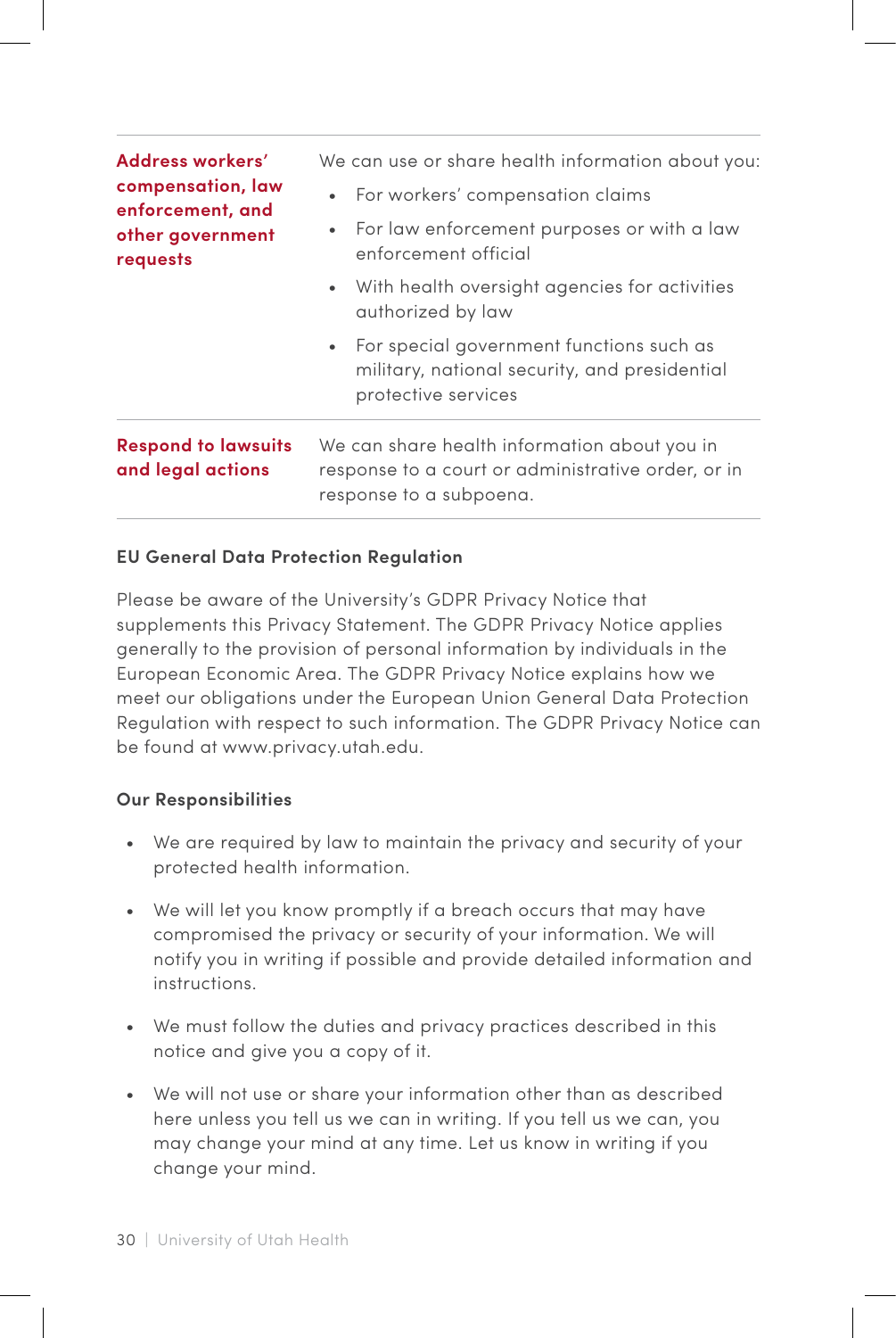#### **Changes to the Terms of this Notice**

We can change the terms of this notice, and the changes will apply to all information we have about you. The new notice will be available upon request, at our facilities, and on our web site. You may also request a copy of the notice from Customer Service or at registration.

#### **This Notice of Privacy Practices applies to the following organizations**

This Notice describes the privacy practices of University of Utah Health (U of U Health) which includes University Hospital, University Neuropsychiatric Institute (UNI), University Orthopaedic Hospital, Huntsman Cancer Hospital (HCH), Moran Eye Center, community clinics, doctor's offices, and other health care facilities owned by the University of Utah, as well as the providers, employees, students, trainees, and volunteers at those facilities.

#### **Organized Health Care Arrangement (OHCA)**

U of U Health currently participates in an organized health care arrangement ("OHCA") with other health care providers in the community. A list of participants in the OHCA can be found at www.privacy.utah.edu. We do this to support the provision of health care services to under served patient populations. These OHCA participants share access to the University's electronic medical record system and may, under certain circumstances, access your medical and billing information for treatment or health care operations purposes to improve, manage, and coordinate your care without seeking your advance authorization, but only to the extent permitted by law.

U of U Health also participates in a separate OHCA (with respect to certain pediatric specialty services) that includes University of Utah Health Plans; IHC Health Services, Inc.; Intermountain Life and Health Benefit Plan; and SelectHealth, Inc. We do this to engage in joint activities that support the delivery and management of high quality, innovative, and cost effective care.

For more information about this notice or HIPAA regulations, please visit contact us using the information provided on page 23 of this notice OR visit www.hhs.gov/ocr/privacy/hipaa/understanding/consumers/ noticepp.html.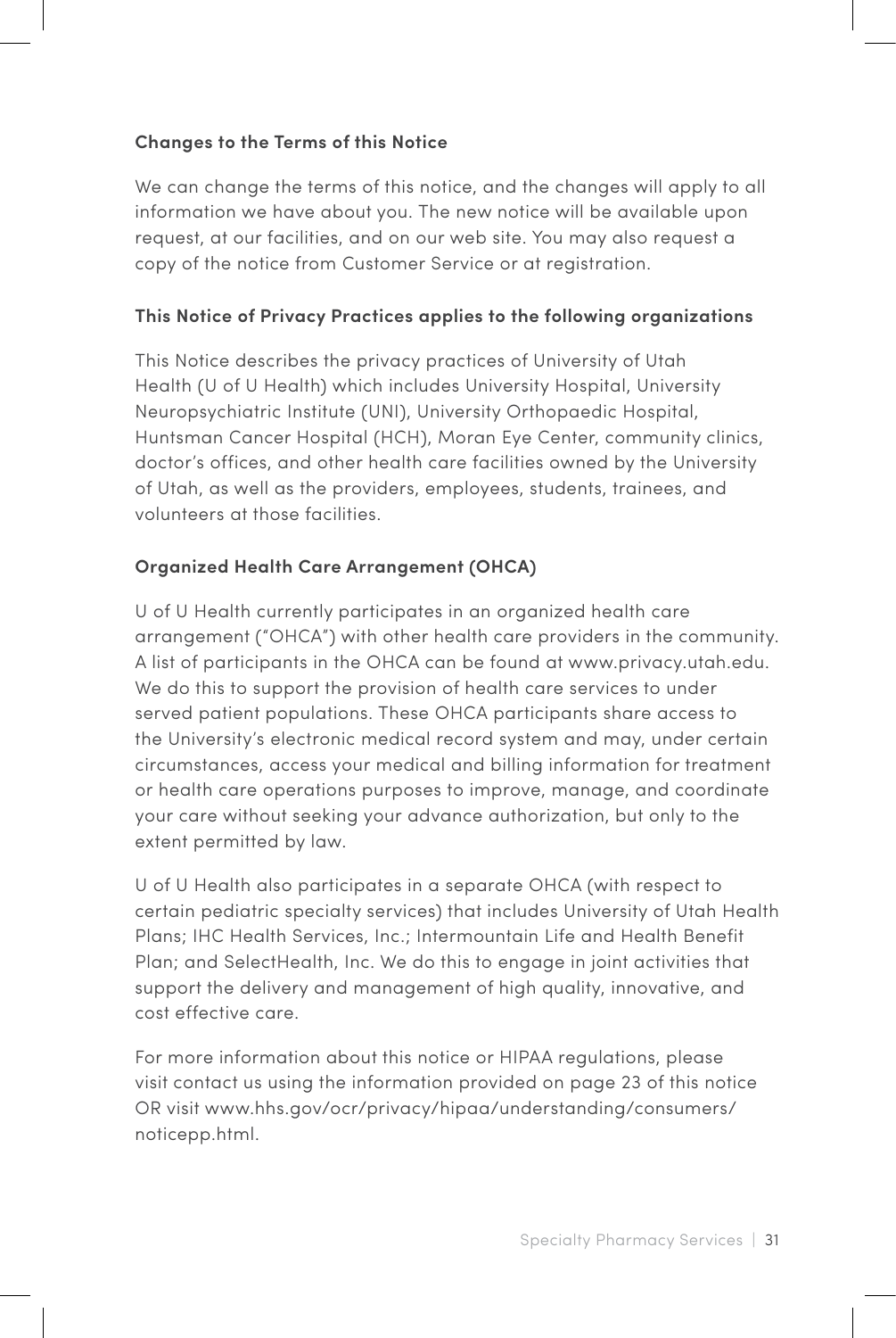This page was left intentionally blank.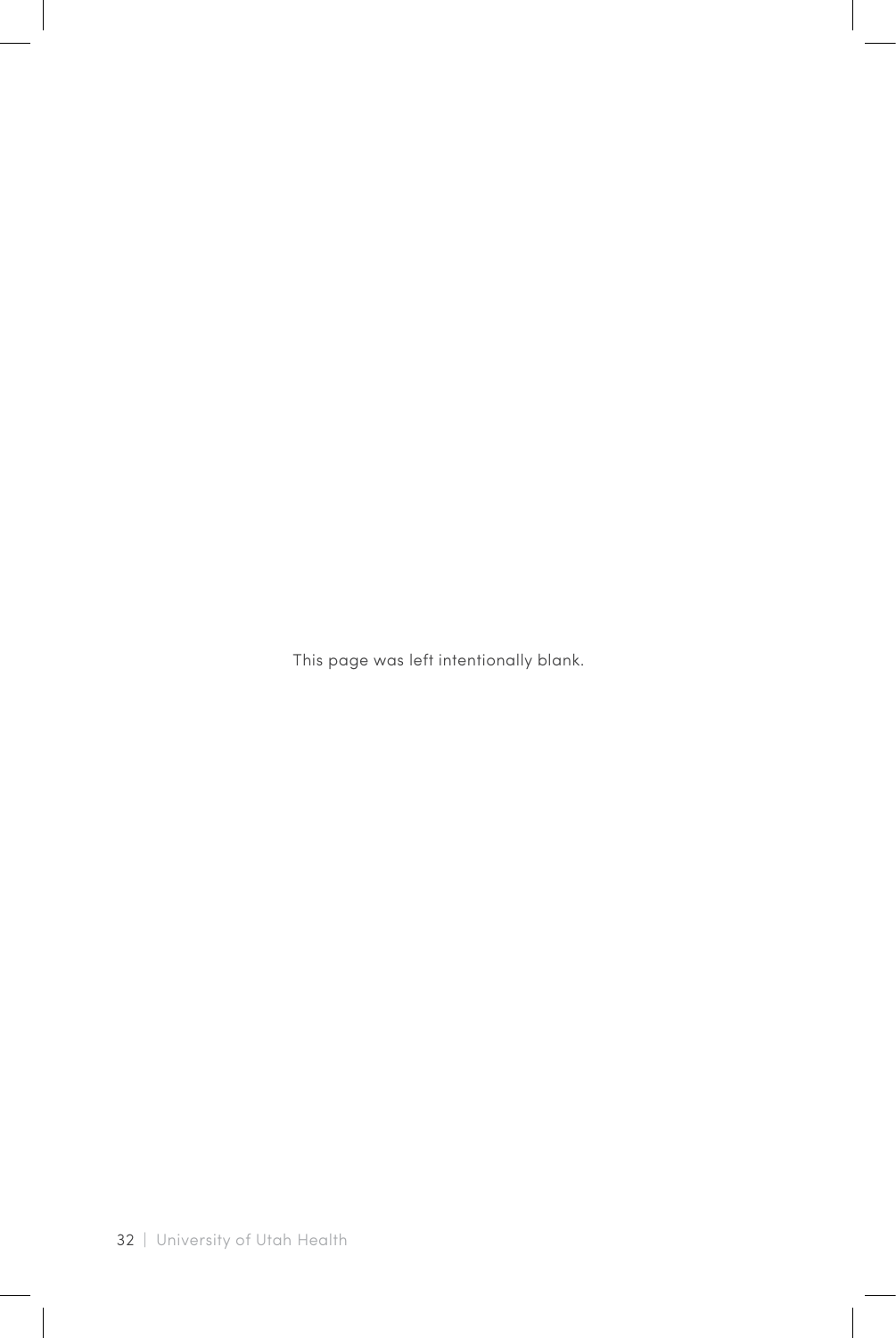



**ACCREDITED** Specialty Pharmacy Expires 04/01/2024